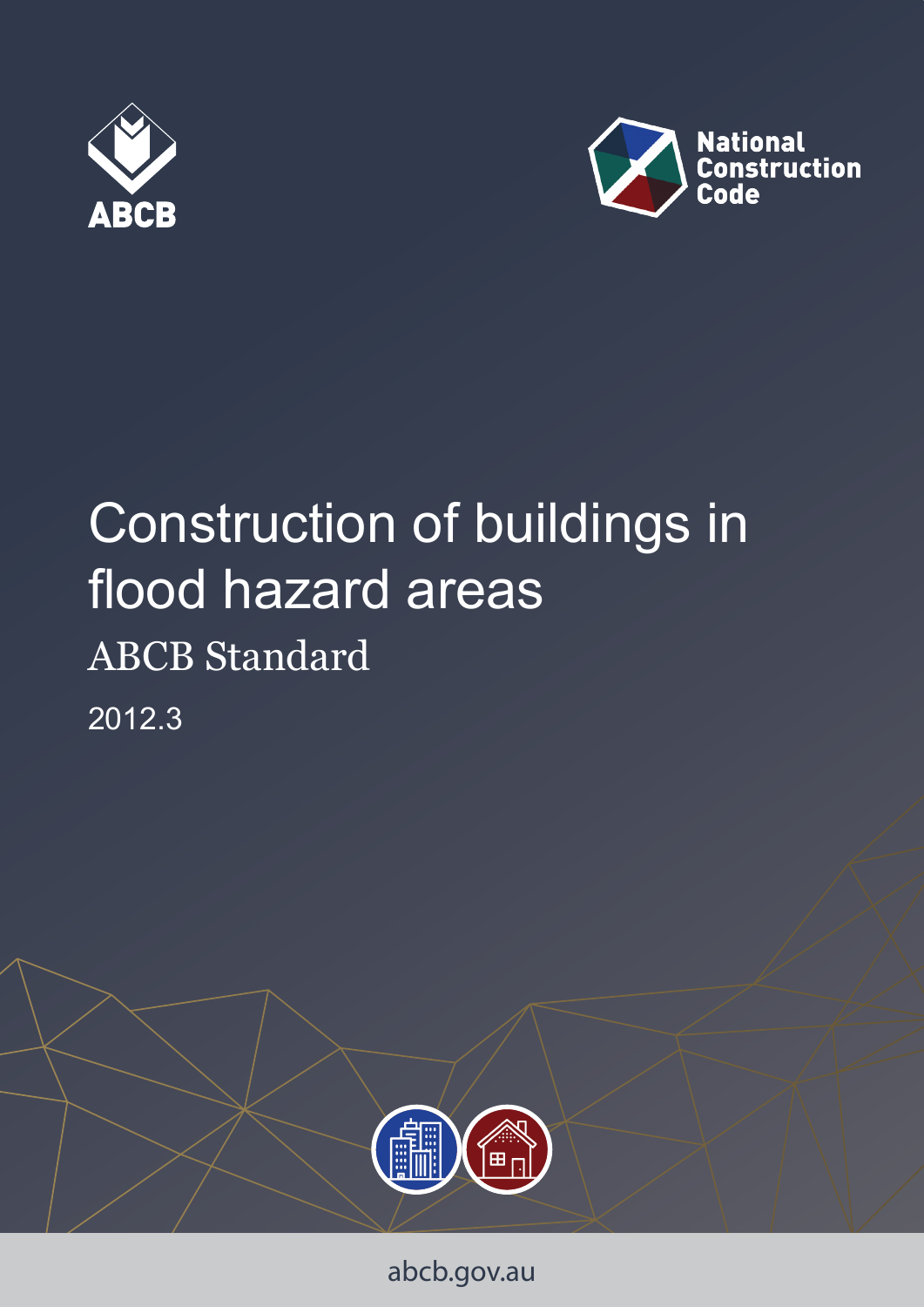#### **Copyright**

#### **© Commonwealth of Australia and the States and Territories of Australia 2019, published by the Australian Building Codes Board.**



The material in this publication is licensed under a Creative Commons Attribution-No Derivatives—4.0 International licence, with the exception of:

- Any third party material
- Any trade marks, and
- Any images or photographs.

You may not make derivatives of this publication, but may only use a verbatim copy. More information on this CC BY ND licence is set out at the Creative Commons website [\(creativecommons.org/licenses/by/4.0\)](http://www.creativecommons.org/licenses/by/4.0).

Enquiries about this publication can be sent to:

Australian Building Codes Board GPO Box 2013 CANBERRA ACT 2601 Phone: 1300 134 631 Email: [ncc@abcb.gov.au](mailto:ncc@abcb.gov.au) Web: [abcb.gov.au](https://www.abcb.gov.au/)

#### **Attribution**

Use of all or part of this publication must include the following attribution:

**© Commonwealth of Australia and States and Territories 2019, published by the Australian Building Codes Board.**

#### **Disclaimer**

By accessing or using this publication, you agree to the following:

While care has been taken in the preparation of this publication, it may not be complete or up-to-date. You can ensure that you are using a complete and up-to-date version by checking the Australian Building Codes Board website [\(abcb.gov.au\)](https://www.abcb.gov.au/).

The Australian Building Codes Board, the Commonwealth of Australia and States and Territories of Australia do not accept any liability, including liability for negligence, for any loss (howsoever caused), damage, injury, expense or cost incurred by any person as a result of accessing, using or relying upon this publication, to the maximum extent permitted by law. No representation or warranty is made or given as to the currency, accuracy, reliability, merchantability, fitness for any purpose or completeness of this publication or any information which may appear on any linked websites, or in other linked information sources, and all such representations and warranties are excluded to the extent permitted by law.

This publication is not legal or professional advice. Persons rely upon this publication entirely at their own risk and must take responsibility for assessing the relevance and accuracy of the information in relation to their particular circumstances.

#### **Version history**

Original

Publish date: May 2012 Print version: 2012.1

#### This version

Amendment date: Feb 2019 Print version: 3.0 (2012.3) Details of amendments: Aligning language with NCC 2019. Branding update.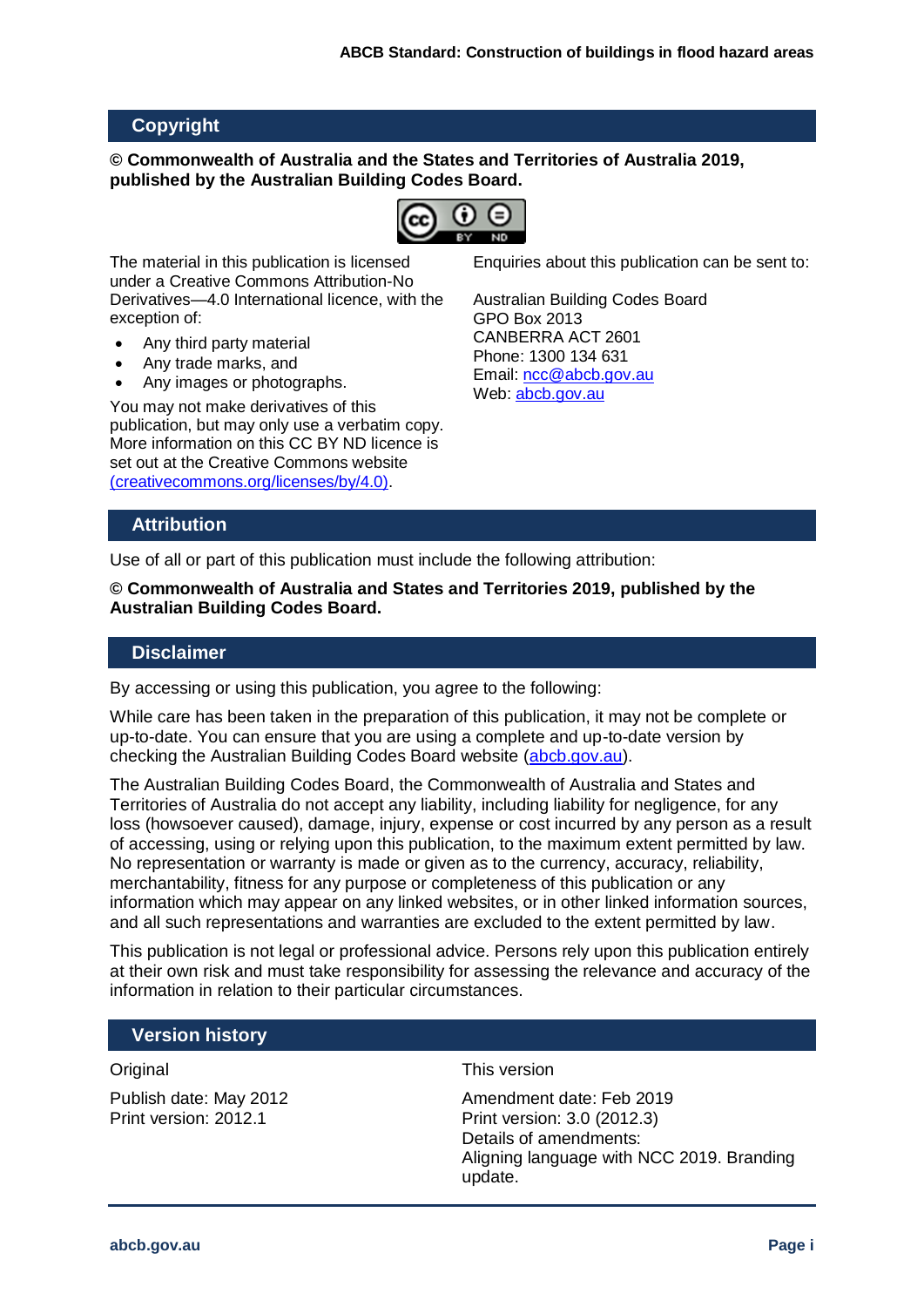# **Preface**

The Australian Government and State and Territory Government Building Ministers responsible for building regulatory matters directed the Australian Building Codes Board (ABCB) to develop a standard for the design and construction of certain new buildings *in flood hazard areas* (the Standard). The Standard aims to reduce the risk of death or injury of building occupants as a result of buildings subjected to certain flood events.

The Standard is not a stand-alone solution to mitigating life safety risk due to flooding. Reducing life safety risk due to flooding requires a comprehensive set of measures that consider flood hazard and function and aim to reduce risk to a manageable level. This may be achieved by limiting development within both hazardous areas and areas (such as floodways) where it may impact on flood behaviour for other developments. Within areas allowable for development, development controls or protection works may be used to reduce risk. This requires a suite of measures which generally involve a combination of effective land use planning considering flood hazard, flood mitigation measures, flood warning and emergency response strategies for flooding, and building standards. The balance of these measures will vary from new development areas to infill or redevelopment areas. Sufficient awareness of the flood risk and the safety measures required by the occupants and those assisting them during a flood emergency are essential prerequisites.

Therefore, with the application of this Standard within *flood hazard areas*, in the absence of supporting measures, it is not possible to guarantee that a building constructed in accordance with the Standard will eliminate the risk of serious injury or fatality even in the *defined flood event* (*DFE*)*.*

In addition, larger floods than the *DFE* can occur and even floods of the scale of the *DFE* can vary in behaviour and could exceed the design parameters and limitations of this Standard. Availability of assistance from emergency services or other avenues are important considerations not dealt with in this Standard.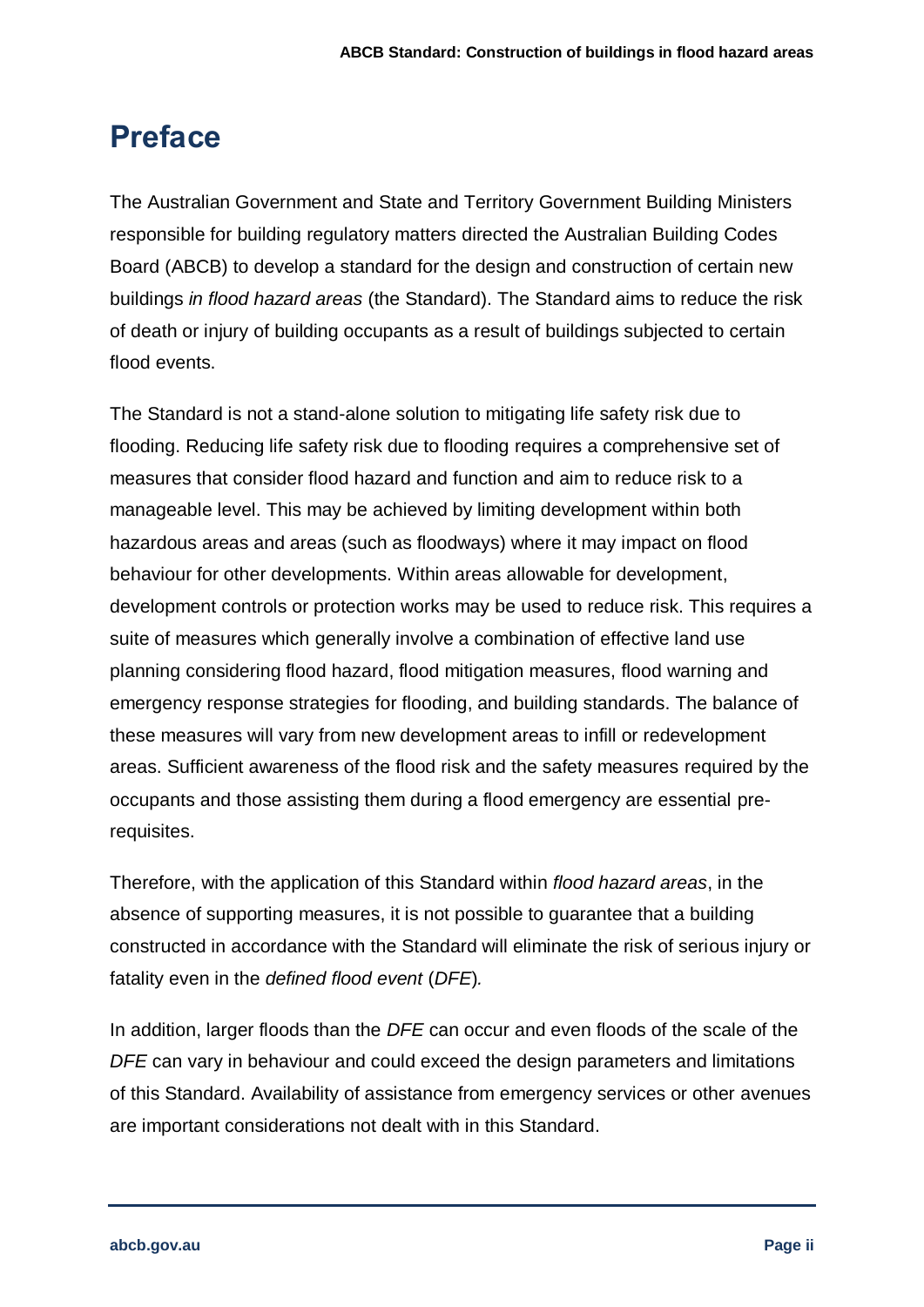This Standard was first published in 2012. This edition of the Standard was amended in 2019 to update terminology from "Alternative Solution" to "Performance Solution", and includes minor editorial changes and improvements to accessibility.

Note: terms in *italics* are defined in [Clause 1.7](#page-11-0) of this Standard.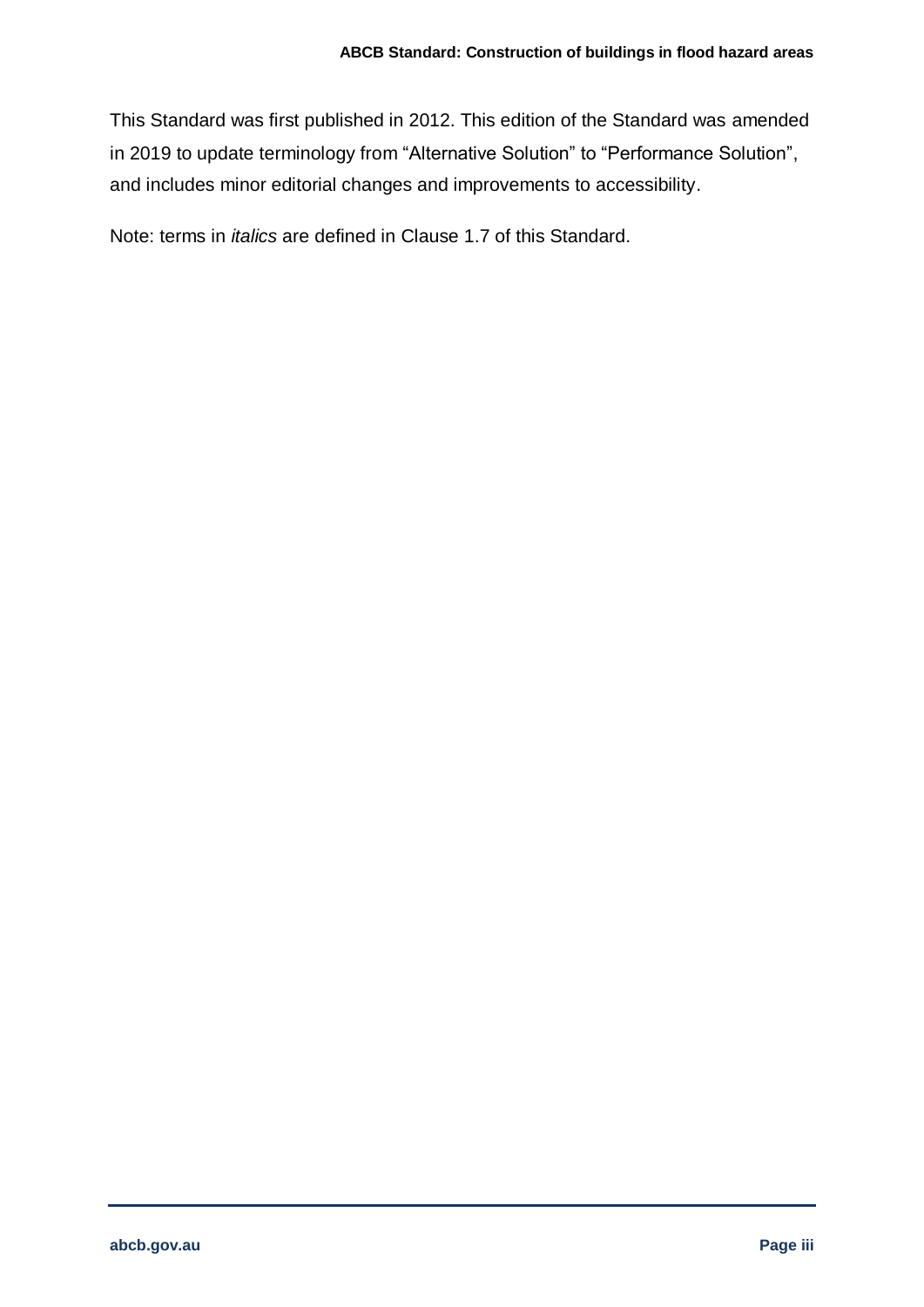# **Acknowledgements**

The ABCB acknowledges the contribution of members of an expert Reference Group that assisted the development of the Standard.

The following organisations were represented on the Reference Group –

- Australian Government Attorney-General's Department
- Brisbane City Council
- Bureau of Meteorology
- Geoscience Australia
- Gold Coast City Council
- Hawkesbury City Council
- Housing Industry Association
- Insurance Australia Group
- Master Builders Australia
- NSW Department of Planning and Infrastructure
- NSW Office of Environment and Heritage
- Queensland Department of Local Government and Planning
- Risk Frontiers
- Tasmania Department of Justice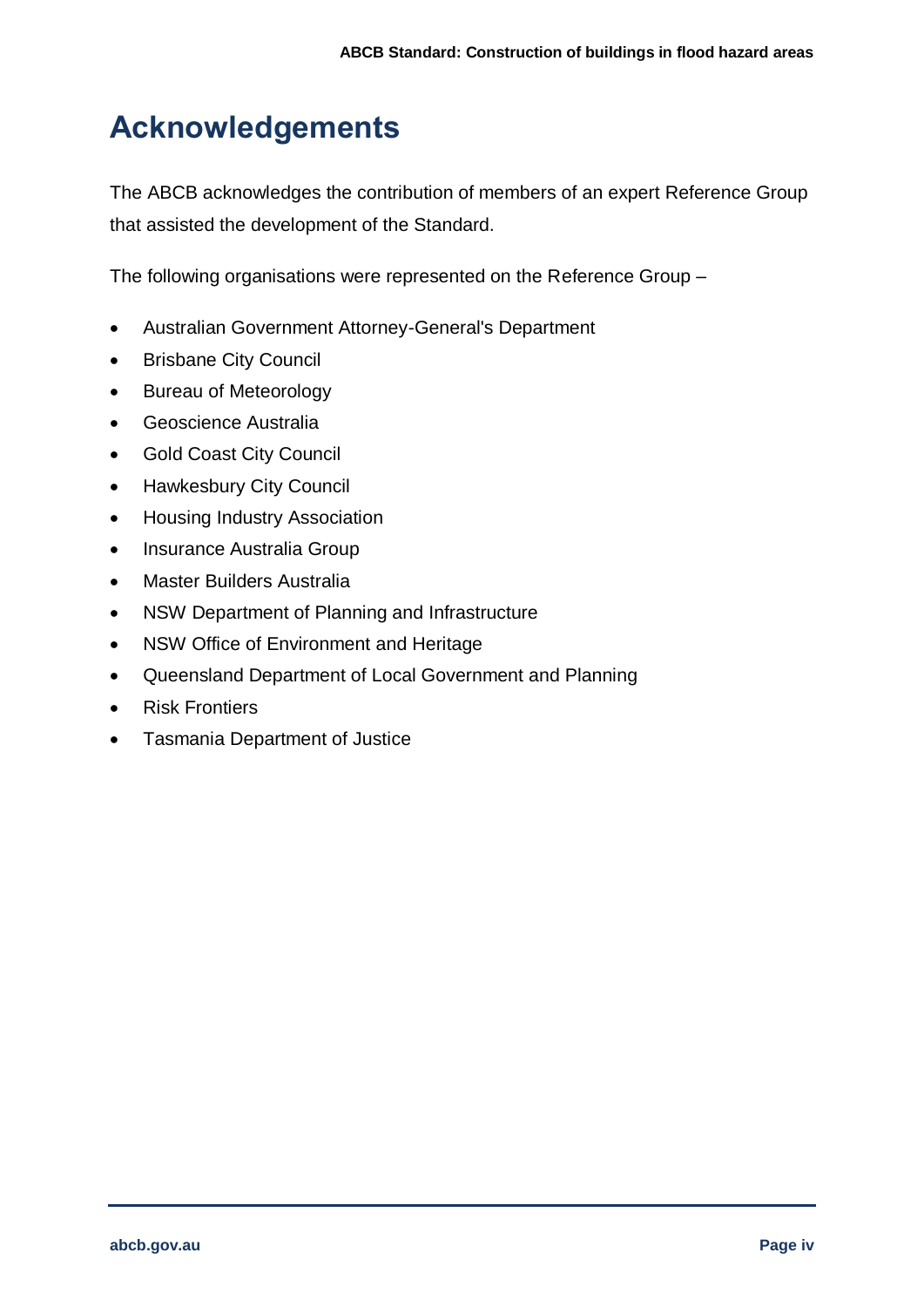# **Contents**

| 1            |  |
|--------------|--|
| 1.1          |  |
| 1.2          |  |
| 1.3          |  |
| 1.3.1        |  |
|              |  |
| 1.4          |  |
| 1.5          |  |
| 1.6          |  |
| 1.7          |  |
| 1.8          |  |
| 1.9          |  |
| 1.10         |  |
| $\mathbf{2}$ |  |
|              |  |
| 2.1          |  |
| 2.2          |  |
| 2.3          |  |
|              |  |
|              |  |
|              |  |
|              |  |
|              |  |
|              |  |
|              |  |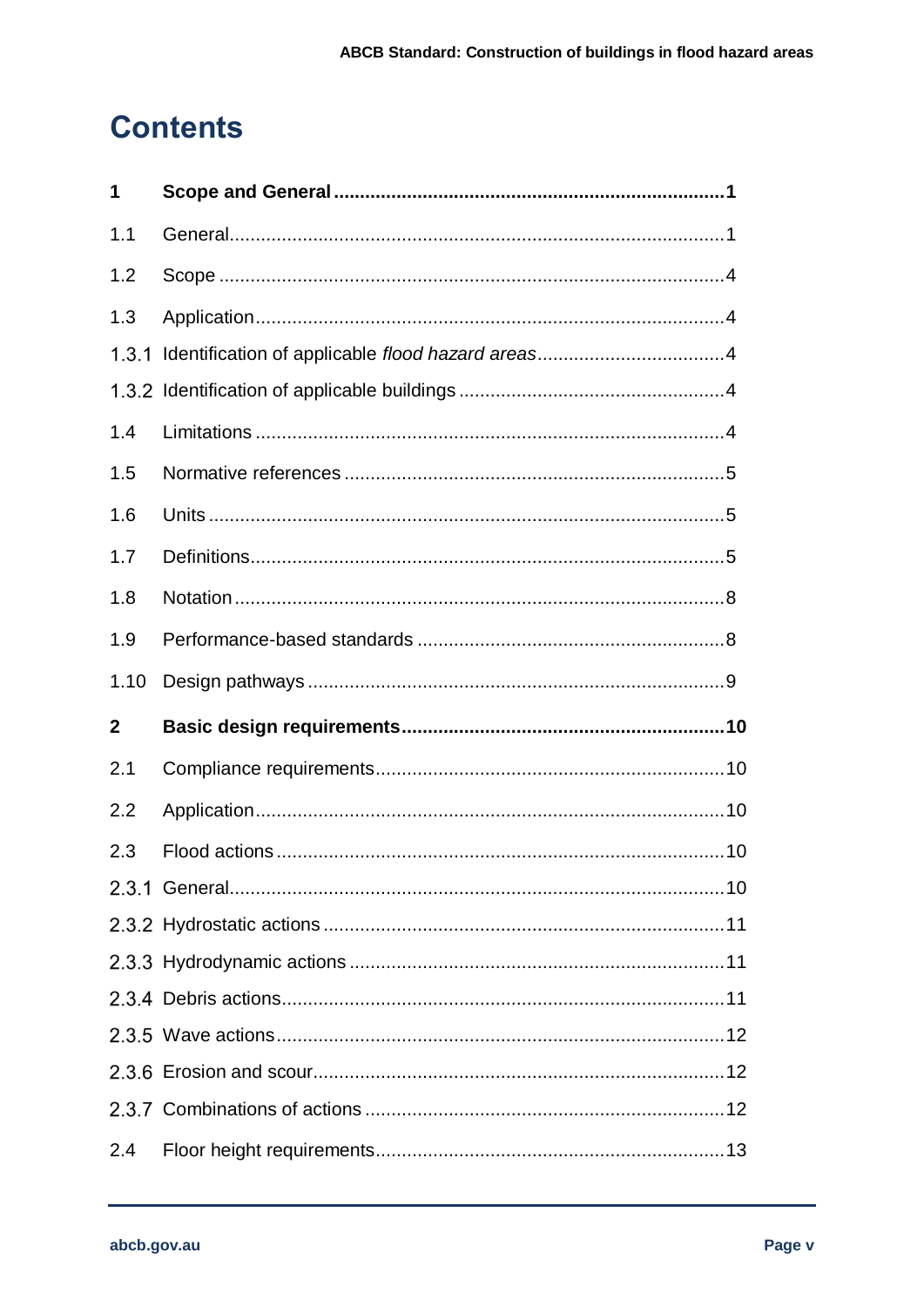| 4     |                                                                   |
|-------|-------------------------------------------------------------------|
| 3     |                                                                   |
| 2.11  |                                                                   |
| 2.10  |                                                                   |
|       | 2.9.3 Mechanical and HVAC systems, tanks and the like 16          |
|       |                                                                   |
| 2.9.1 |                                                                   |
| 2.9   |                                                                   |
| 2.8   |                                                                   |
| 2.7   |                                                                   |
| 2.6   | Requirements for enclosures below the flood hazard level (FHL) 15 |
|       |                                                                   |
|       |                                                                   |
|       |                                                                   |
|       |                                                                   |
|       |                                                                   |
|       |                                                                   |
| 2.5   |                                                                   |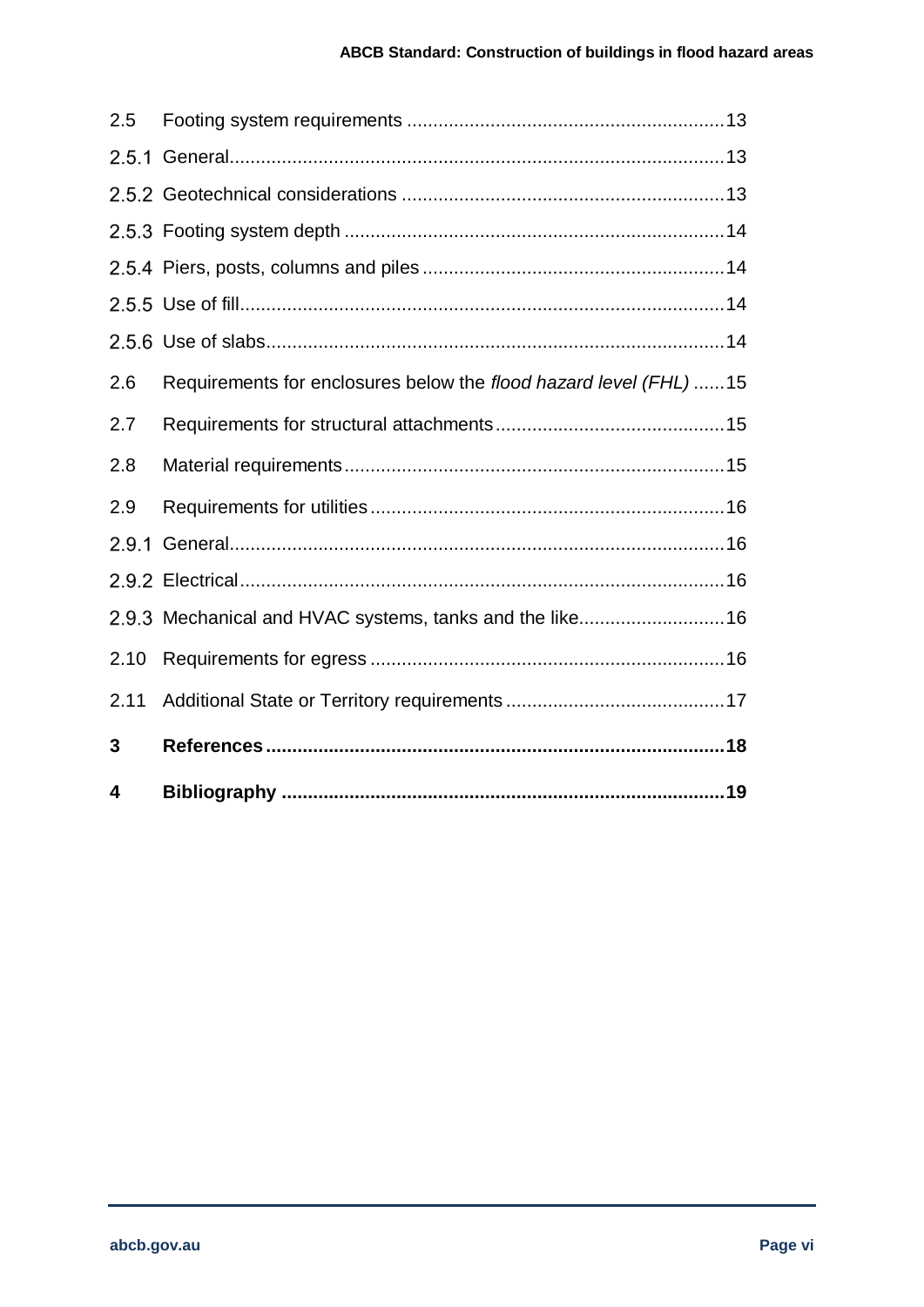# <span id="page-7-0"></span>**1 Scope and General**

## <span id="page-7-1"></span>**1.1 General**

The National Construction Code (NCC) series is an initiative of the Council of Australian Governments (COAG) developed to incorporate all on-site construction requirements into a single code. The NCC comprises the Building Code of Australia (BCA), Volume One and Two; and the Plumbing Code of Australia (PCA), as Volume Three.

The NCC is produced and maintained by the ABCB on behalf of the Australian Government and each State and Territory government.

The NCC is Australia's primary set of technical construction provisions for buildings. It primarily applies to the design and construction of buildings and plumbing and drainage systems in new and existing buildings. In some cases it may also apply to structures associated with buildings and new building work in existing buildings.

The NCC contains requirements to ensure new buildings and structures and, subject to State and Territory legislation, alterations and additions to existing buildings located in *flood hazard areas* do not collapse during a flood when subjected to flood actions resulting from the *defined flood event (DFE)*.

This Standard provides additional requirements for buildings *in flood hazard areas*  consistent with the objectives of the NCC which primarily aim to protect the lives of occupants of those buildings in events up to and including the *DFE*. *Flood hazard areas* are identified by the relevant State/Territory or Local Government authority i.e. the *appropriate authority*.

[Section 2](#page-16-0) of this Standard contains basic design requirements for the construction of buildings *in flood hazard areas*.

[Section 2](#page-16-0) also contains provisions for the design of buildings *in flood hazard areas*. These provisions only apply if certain limits such as maximum flow velocity and depth of submersion, are not exceeded. This does not mean that buildings cannot be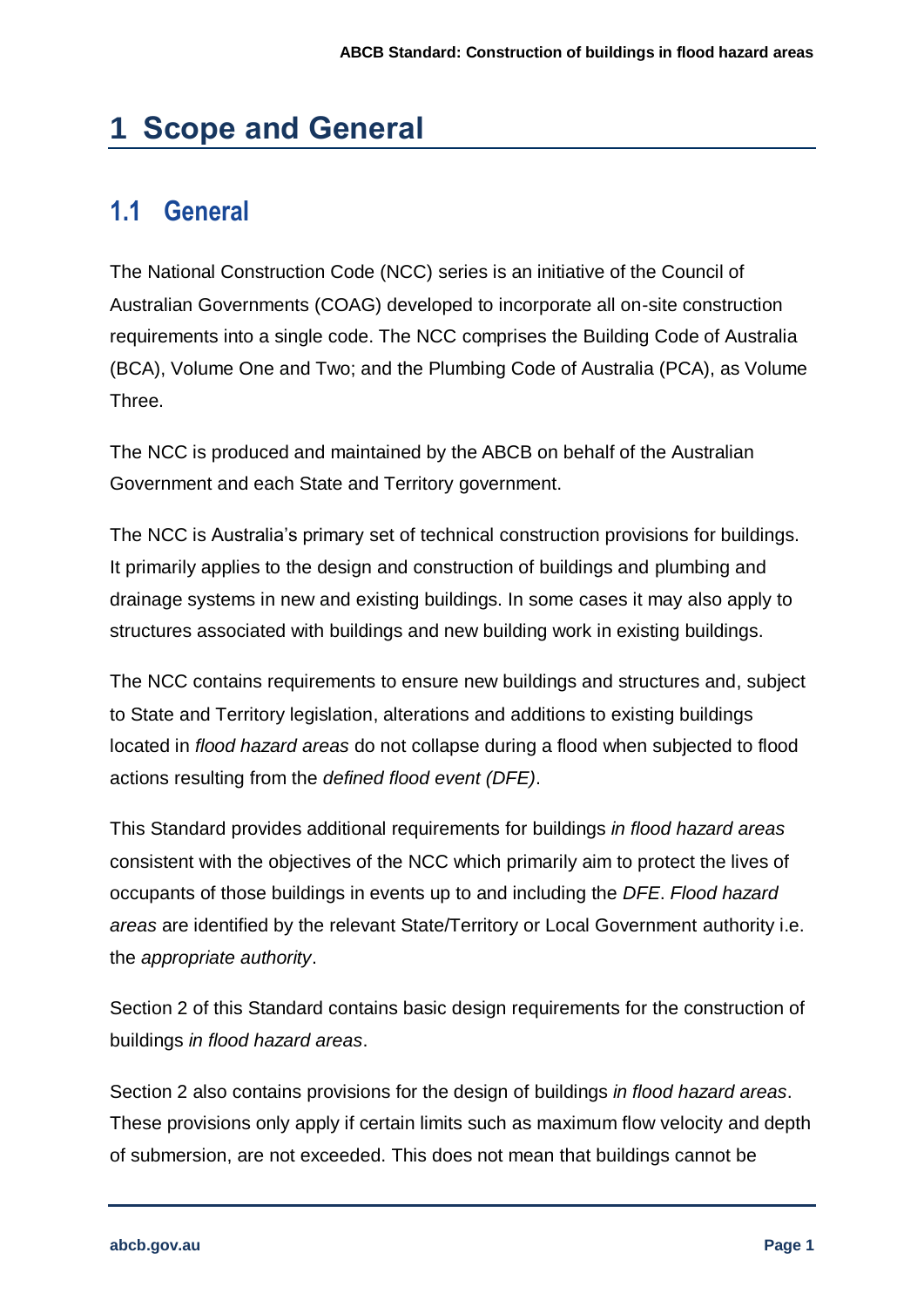constructed if they fall outside these limits if it is permissible under a planning scheme or planning instrument to do so. It means that such a proposal would need to be considered as a Performance Solution under the relevant Performance Requirements and must be assessed accordingly.

The Standard also does not contain provisions that specify particular materials or design solutions which comply with the relevant NCC Performance Requirement. Therefore, in all instances, designers are required to use professional judgment in order to develop designs intended to comply with the NCC Performance Requirement.

It must also be emphasised that the Standard is not a stand-alone solution to mitigating life safety risk due to flooding. Mitigating risk to life in flooding requires a comprehensive set of measures that consider flood hazard and aim to reduce residual flood risk to a manageable level. This set of measures generally involves a combination of effective land use planning considering flood hazard, flood mitigation measures, emergency response strategies for flooding, and building standards.

Therefore, with application of this Standard within *flood hazard areas*, in the absence of supporting measures, it is not possible to guarantee that a building constructed in accordance with the Standard will eliminate the risk of serious injury or fatality even in the *DFE.*

In addition, larger floods than the *DFE* can occur and even floods of the scale of the *DFE* can be unpredictable and could exceed the design parameters and limitations in this Standard. Also, assistance from emergency services or other avenues may not be available to individual properties.

It is important to understand that flood is a local hazard whose parameters, including depth and velocity, vary significantly within the flood hazard area. Modelling of flood hazard generally provides information on average velocities across an area for an event rather than velocities at all points across a location. It is possible to have strong local flow velocities not being shown by such modelling.

In addition, there are significant variations in the information available on flooding between areas within a local authority and between local authorities within Australia.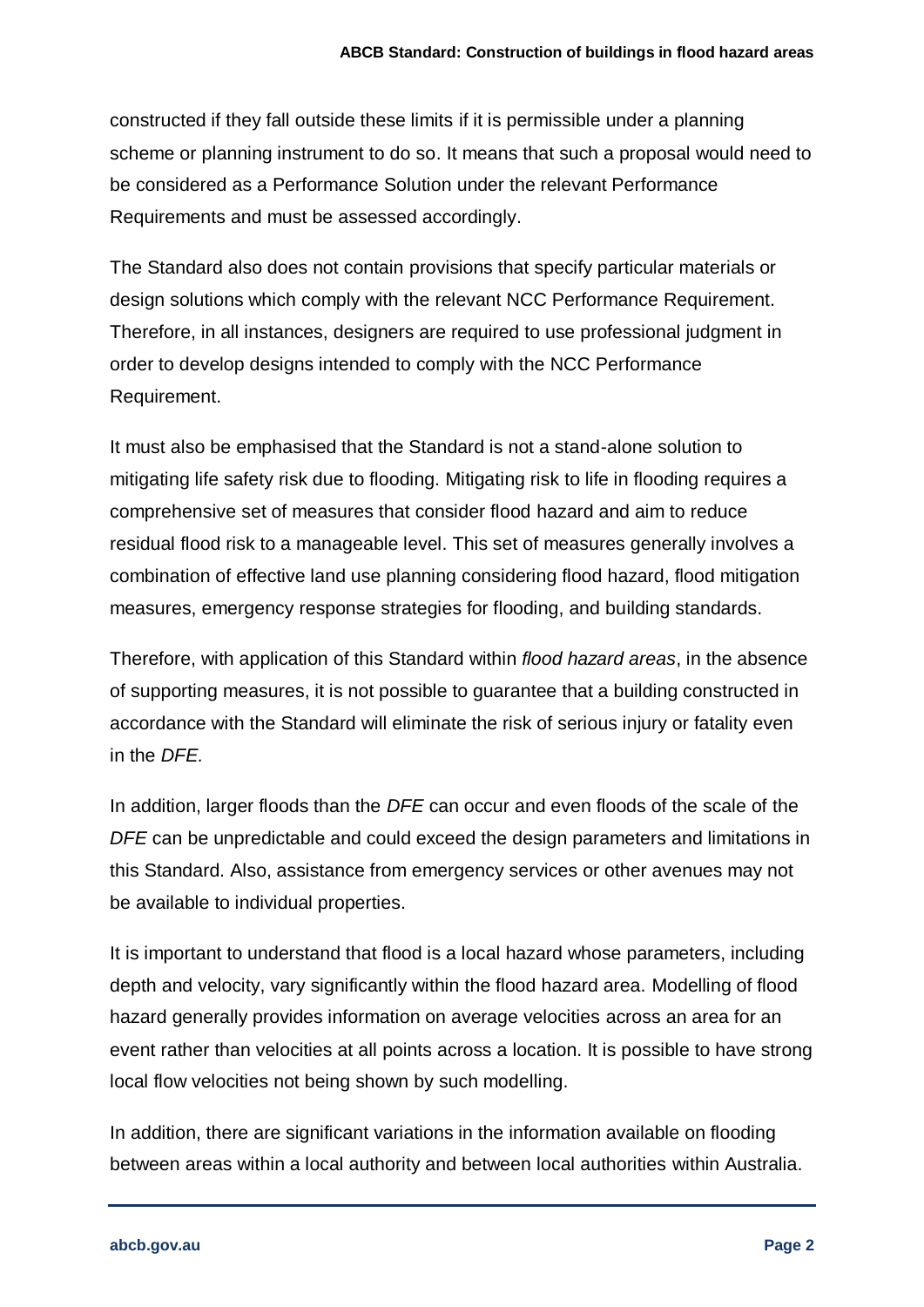This may result from the age of studies, the type of modelling undertaken, the information available to understand flood behaviour, or the reliance of historical flood information or estimates used to provide an understanding of flood risk. This will mean that the information available is not uniform.

Flood investigations may have also resulted in mitigation works which may alter flood behaviour. These are local by nature and their benefits would generally be considered in studies on flooding for the area and considered by the local authority in determining the *flood hazard area*.

Existing development in more active flow areas, including floodways, is more likely to be subjected to higher velocities of flow than provided for in the Standard and is also more likely to impact upon flood behaviour elsewhere. Any additional development or redevelopment in these areas is also likely to be exposed to more hazardous conditions and therefore would require careful consideration and assessment. Also note that the flow velocities could also be expected to exceed those specified in this Standard in many areas subject to local overland flooding.

The local authority may need to rely upon its own judgement upon where the Standard applies or request specific information from the proponent. This may limit the application of the Standard by the local authority to *backwater and inactive flow areas* in the *DFE* where it is less likely the velocity nominated in the Standard would be exceeded.

In many cases detailed information on the depth of inundation at the development in question will rely upon the provision of survey advice from the proponent relative to flood level information determined in the *DFE*.

In some cases the local authority may require the proponent to engage a suitably qualified professional to determine the *DFE* and/or to gain a more detailed understanding of flood behaviour at the location. This may include ascertaining the specific design criteria necessary to enable consideration of the development in relation to the Standard and meeting other requirements established by the local authority.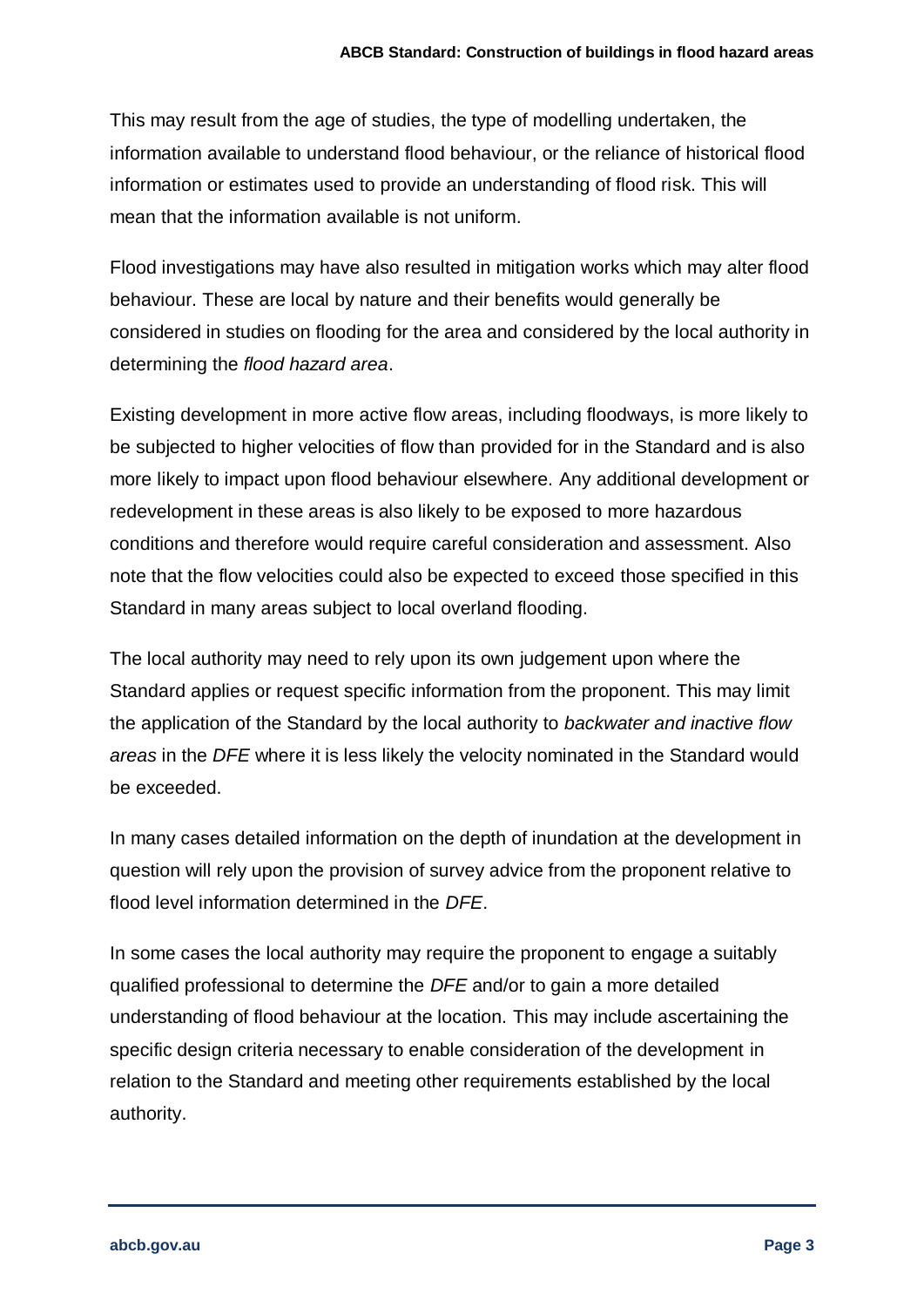#### <span id="page-10-0"></span>**1.2 Scope**

The Standard specifies requirements for flood-resistant design and construction of buildings that are subject to the NCC requirements and that are located, in whole or in part, in *flood hazard areas*.

The ABCB has also prepared a Handbook which provides additional information relating to the construction of buildings in *flood hazard areas*. The Handbook is available on the ABCB website [\(abcb.gov.au\)](https://www.abcb.gov.au/).

## <span id="page-10-1"></span>**1.3 Application**

#### <span id="page-10-2"></span>1.3.1 **Identification of applicable** *flood hazard areas*

A *flood hazard area* is an area subject to flooding during the *DFE* as determined by the *appropriate authority*, or where this information is not available, by the proponent in accordance with standards set, or referred to, by the *appropriate authority*.

This Standard does not apply to parts of *flood hazard areas* with the following characteristics:

- (a) The part of the *flood hazard areas* is subject to mudslide or landslide during periods of rainfall and runoff.
- (b) The part of the *flood hazard areas* is subject to storm surge or coastal wave action.

#### <span id="page-10-3"></span>**1.3.2 Identification of applicable buildings**

This Standard only applies to new Class 1, 2, 3, 9a health care and 9c buildings and Class 4 parts of buildings and, subject to State and Territory legislation, alterations and additions to existing buildings of these classifications.

## <span id="page-10-4"></span>**1.4 Limitations**

The Standard is not intended to:

(a) override or replace any legal rights, responsibilities or requirements; or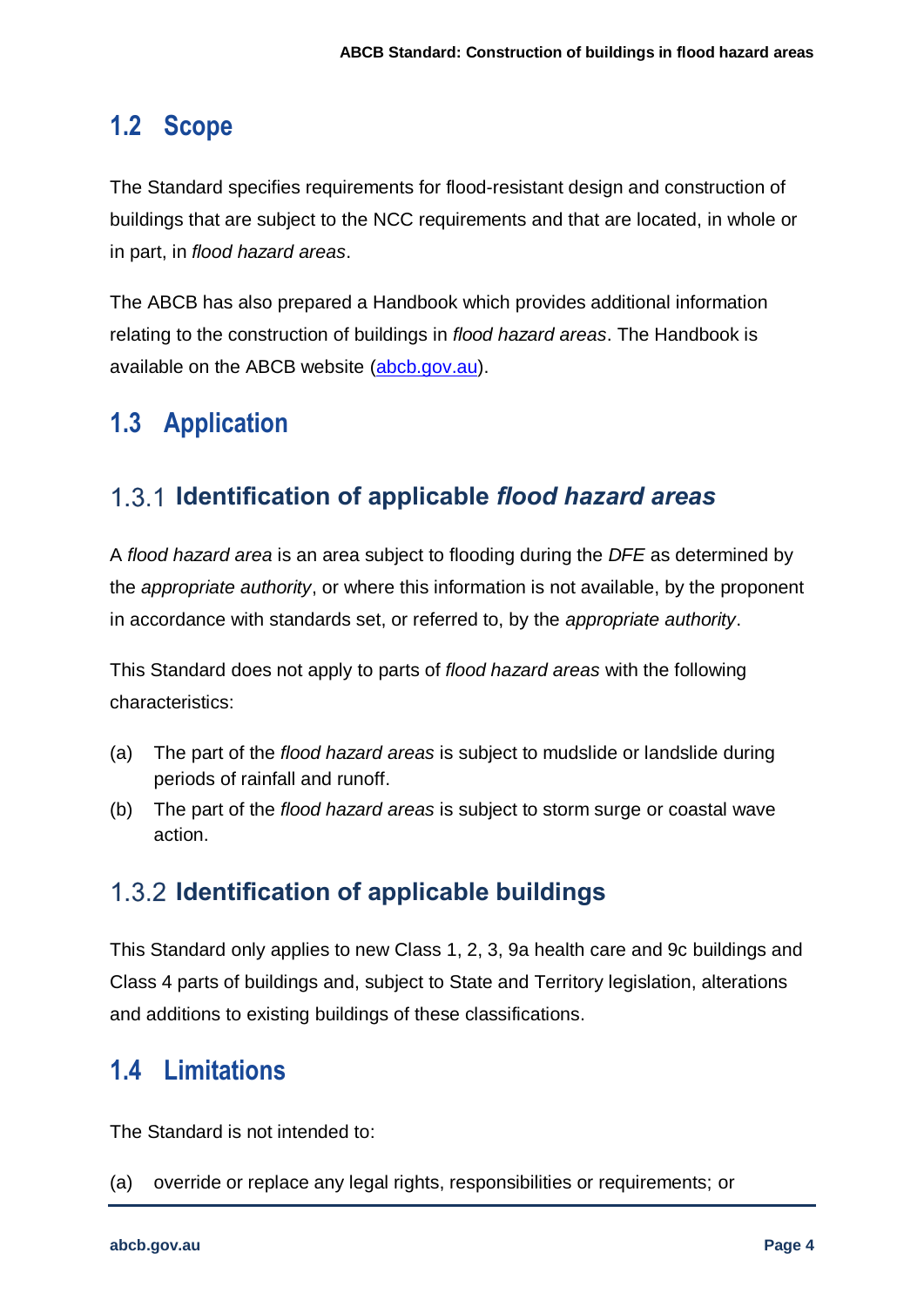- (b) override any land use planning controls imposed by the *appropriate authority*; or
- (c) address administrative requirements for construction of buildings *in flood hazard areas*.

#### <span id="page-11-1"></span>**1.5 Normative references**

The following documents are referred to in this Standard:

- (a) AS/NZS 1170.0: General principles
- (b) AS/NZS 1170.1: Permanent, imposed and other actions
- (c) AS/NZS 1170.2: Wind actions
- (d) AS 2870: Residential slabs and footings

#### <span id="page-11-2"></span>**1.6 Units**

Except where specifically noted, this Standard uses the SI units of kilograms, metres, seconds, Pascals and Newtons (kg, m, s, Pa, N).

#### <span id="page-11-0"></span>**1.7 Definitions**

Defined terms used within the text of the Standard are printed in italics. For the purposes of the Standard the following definitions apply:

**Appropriate authority**: the relevant authority with the statutory responsibility to determine the particular matter.

*Note NSW BCA variation.*

**Defined flood event (DFE)**: the flood event selected for the management of flood hazard for the location of specific development as determined by the *appropriate authority*.

**Defined flood level (DFL)**: the flood level associated with a *defined flood event (DFE)* relative to a specified datum. The *DFL* plus the *freeboard* determines the extent of the *flood hazard area*.

**Finished floor level:** the uppermost surface of the finished floor, not including any floor covering such as carpet, tiles and the like.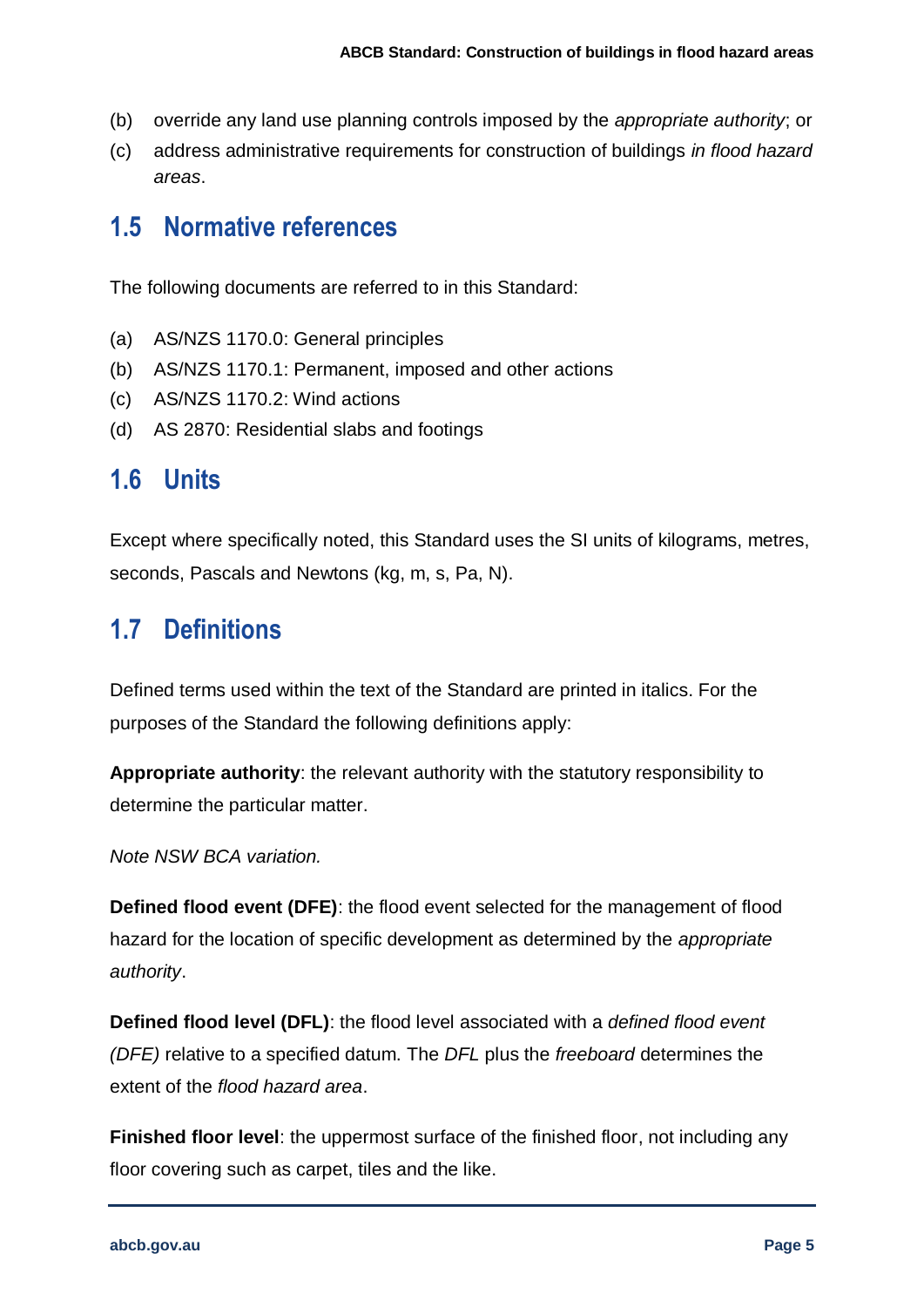**Flood hazard area**: the area (whether or not mapped) encompassing land lower than the *flood hazard level (FHL)* which has been determined by the *appropriate authority.* The area relates to that part of the allotment on which a building stands or is to be erected.

#### *Note Vic BCA variation.*

**Flood hazard level (FHL)**: the flood level used to determine the height of floors in a building and represents the *defined flood level* (*DFL)* plus the *freeboard*.

**Freeboard**: the height above the *defined flood level* (*DFL)* as determined by the *appropriate authority*, typically used to compensate for effects such as wave action and localised hydraulic behaviour.

*Note Vic BCA variation.*

**Habitable room**: a room used for normal domestic activities, and-

- (a) includes a bedroom, living room, lounge room, music room, television room, kitchen, dining room, sewing room, study, playroom, family room, home theatre and sunroom; but
- (b) excludes a bathroom, laundry, water closet, pantry, walk-in wardrobe, corridor, hallway, lobby, photographic darkroom, clothes-drying room, vehicle parking area, storage area and other spaces of a specialised nature occupied neither frequently nor for extended periods.

**Hydrodynamic action**: the action caused by a fluid in motion.

**Hydrostatic action**: the pressure exerted by a fluid at equilibrium due to the force of gravity.

**Inactive flow or backwater area**: the part of the *flood hazard area* where the maximum flow velocity is not greater than 1.5 m/s. The area does not include areas within or directly adjacent to a river, stream or floodway, where the maximum flow velocity is likely to exceed 1.5 m/s.

**Wet flood proofing**: includes permanent or contingent measures applied to a building that prevent or provide resistance to damage from flooding while allowing floodwaters to enter and leave the building.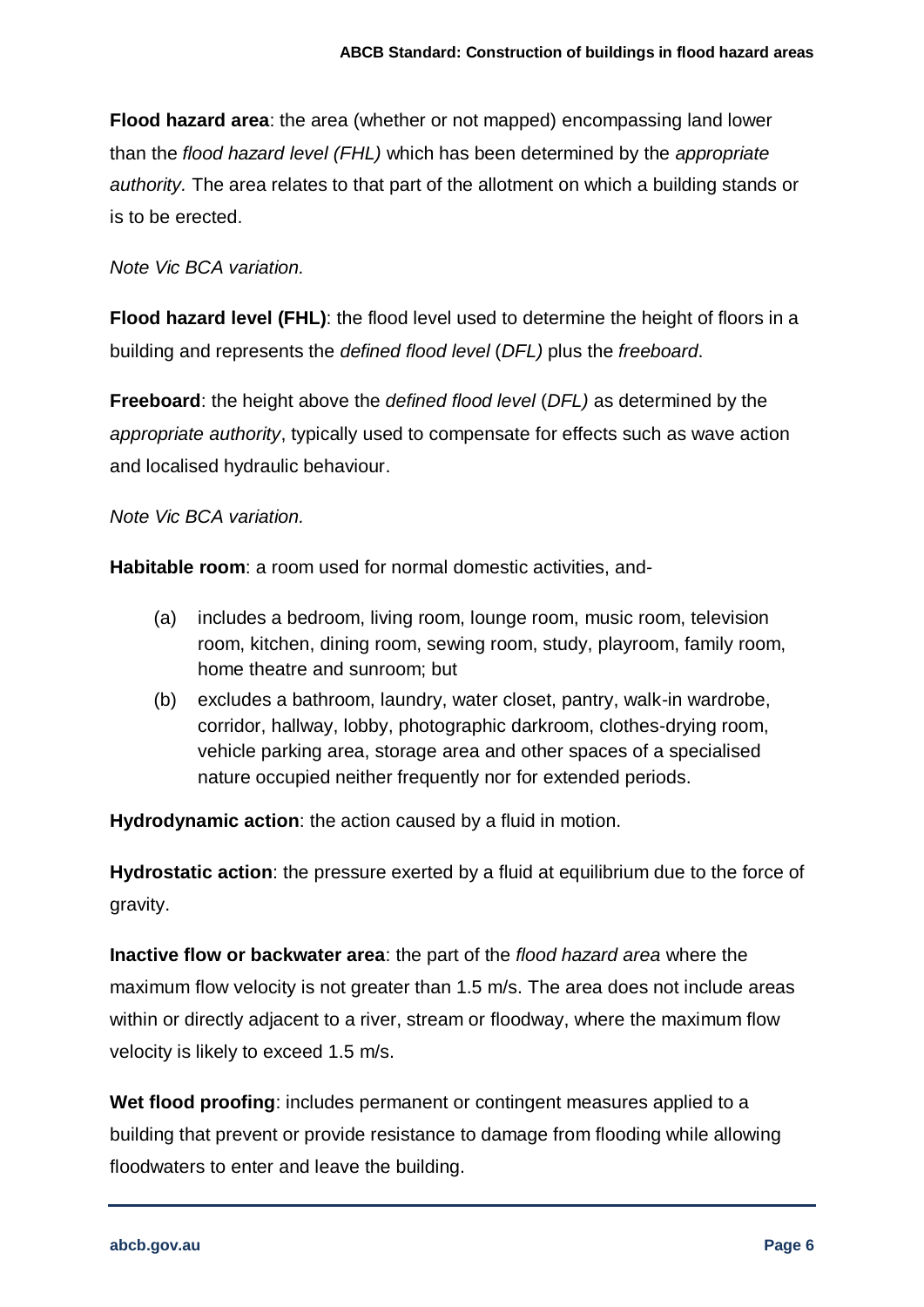Figure 1 further explains some of the defined terms above.

**Figure 1 Identifying** *defined flood level* **(***DFL***),** *flood hazard level* **(***FHL***) and** *freeboard*

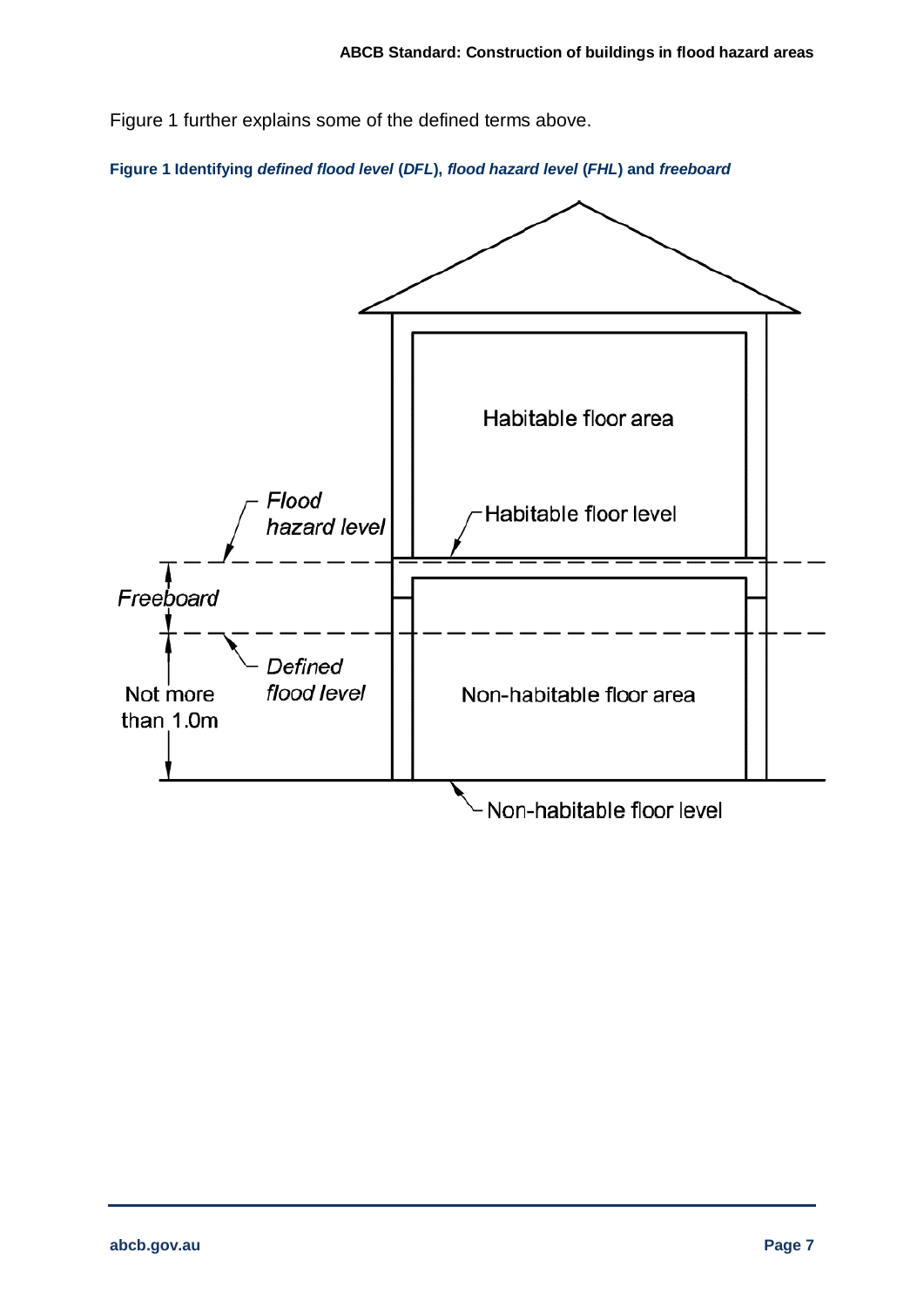#### <span id="page-14-0"></span>**1.8 Notation**

The following letters and symbols have the following meanings:

- G permanent action (dead load) (AS/NZS1170.1)
- Q imposed action (live load) (AS/NZS 1170.1)
- F<sup>l</sup> flood action, resulting from the *DFE*
- W<sub>u</sub> ultimate wind action (AS/NZS 1170.2)
- Ψ<sup>c</sup> combination factor for imposed action (AS/NZS 1170.0)
- D<sup>e</sup> equivalent surcharge depth in metres
- C shape factor
- V velocity of moving water in m/s
- $g$  gravitational acceleration in  $m/s^2$
- Pa Pascal
- N Newton
- m metre
- s second
- kg kilogram

#### <span id="page-14-1"></span>**1.9 Performance-based standards**

The Standard is part of the NCC performance-based regime. Buildings to be constructed in *flood hazard areas* must be designed to comply with the NCC Performance Requirements in:

- (a) NCC Volume One, BP1.4; or
- (b) NCC Volume Two, P2.1.2.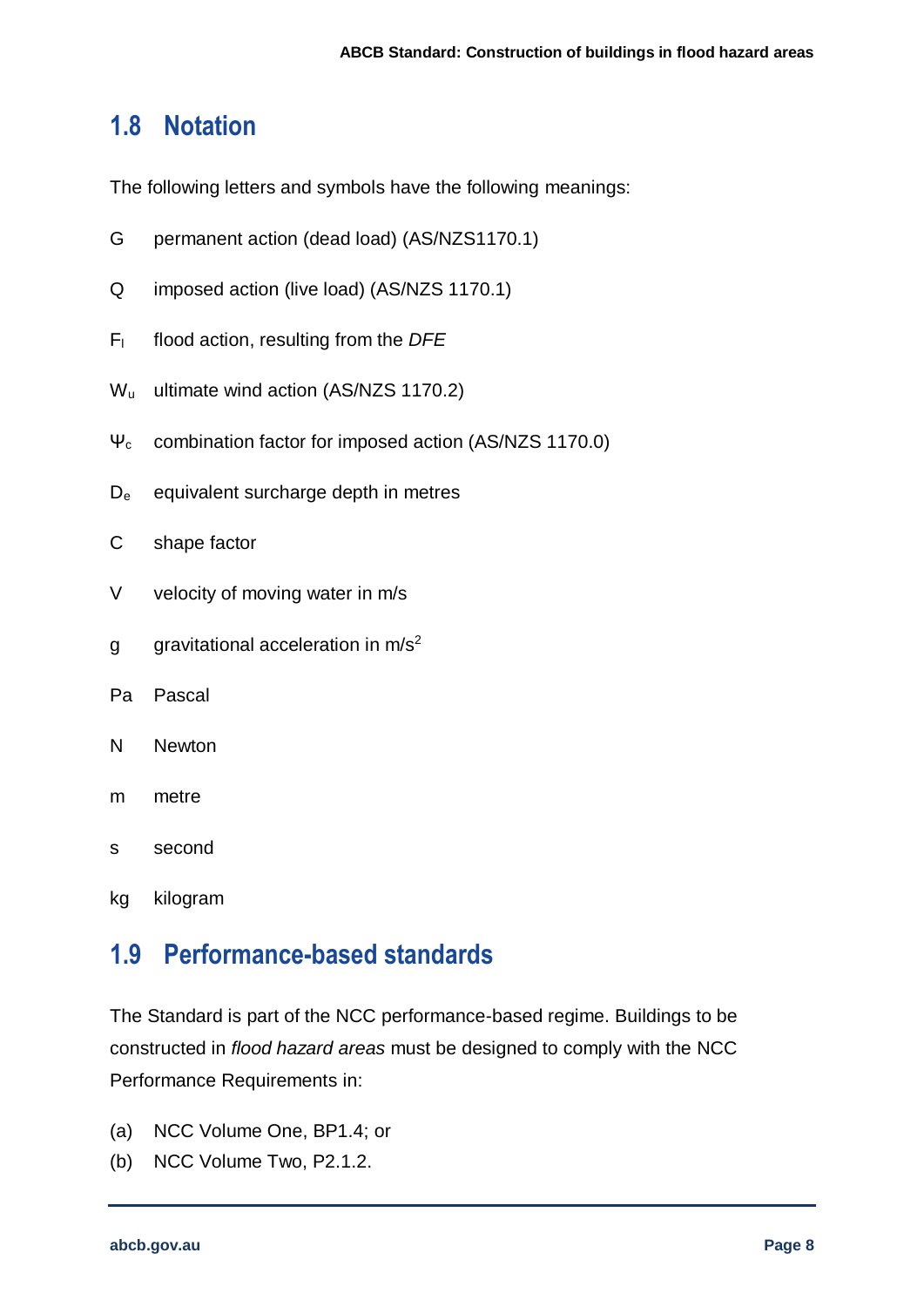The Performance Requirements lists various provisions that must be met during the design process.

The Performance Requirement enables the design of a building to be constructed in *flood hazard areas* to be developed from first principles to maximise its potential to meet specific occupant needs for a specific site.

## <span id="page-15-0"></span>**1.10 Design pathways**

The Standard provides two pathways for compliance as follows:

- (a) Compliance with [Clauses 2.3](#page-16-3) to [2.10](#page-22-4) of this Standard.
- (b) Formulating a Performance Solution which complies with the NCC Performance Requirements. This involves the application of engineering practice from first principles in combination with appropriate design considerations as an alternative to the requirements of [Clauses 2.3](#page-16-3) to [2.10](#page-22-4) of this Standard. A Performance Solution requires designers to apply professional judgment on all design issues.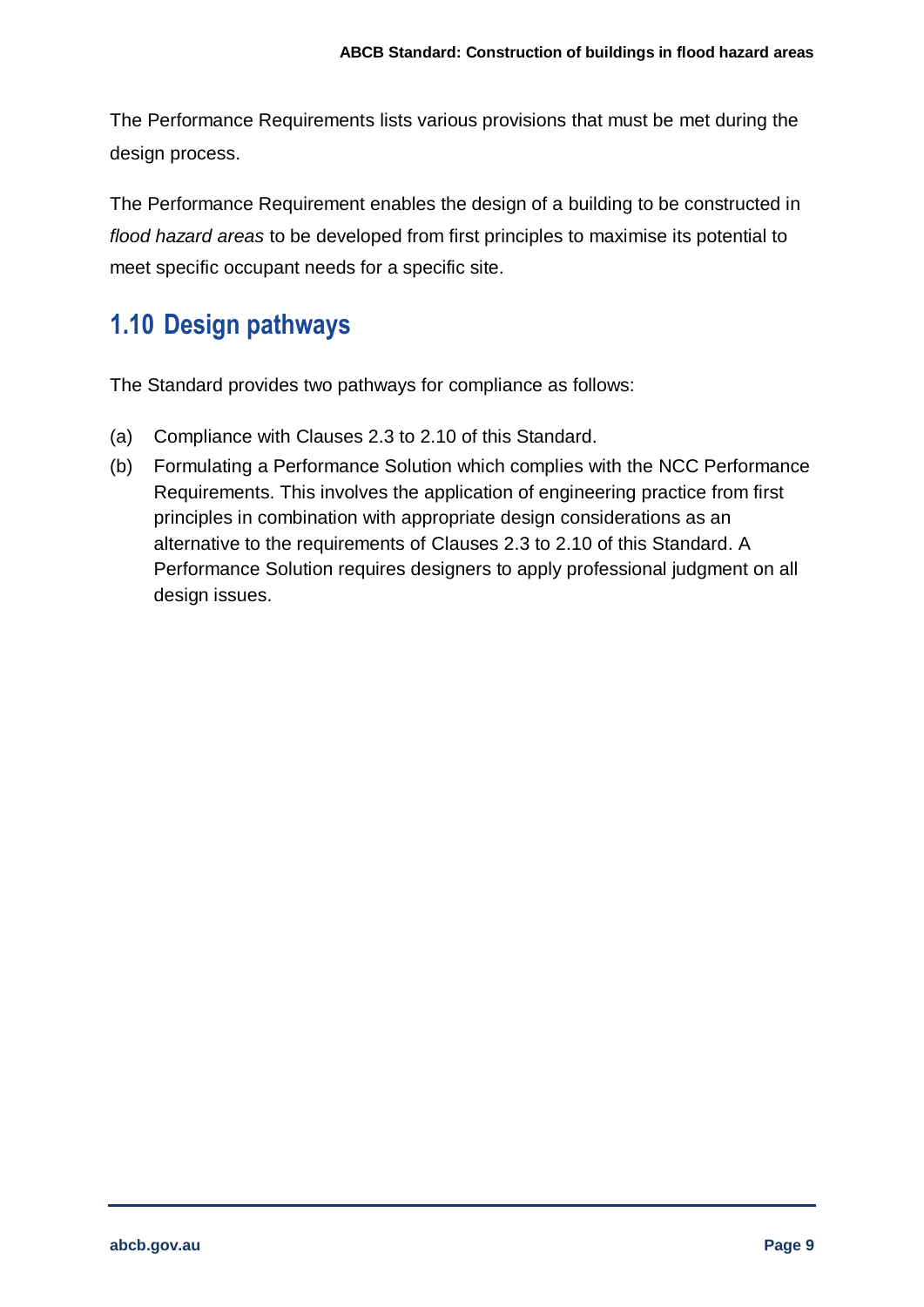# <span id="page-16-0"></span>**2 Basic design requirements**

#### *Limitations:*

This standard only applies to Class 1, 2, 3, 9a health care and 9c buildings, and Class 4 parts of buildings.

## <span id="page-16-1"></span>**2.1 Compliance requirements**

A building solution must comply with either:

- (a) [Clauses 2.3](#page-16-3) to [2.10](#page-22-4) of this Standard; or
- (b) NCC Volume One, BP1.4 or NCC Volume Two, P2.1.2 as appropriate.

#### <span id="page-16-2"></span>**2.2 Application**

- (a) [Clauses 2.3](#page-16-3) to [2.10](#page-22-4) of this Standard only apply to *flood hazard areas:*
	- (i) that are not subject to landslip, mudslide, storm surge or coastal wave action; and
	- (ii) where the maximum flow velocity is not greater than 1.5 m/s.
- (b) Where the *appropriate authority* is not able to determine whether the maximum flow velocity is not greater than 1.5 m/s, the Deemed-to-Satisfy Provisions of this Standard can only apply to *inactive flow or backwater areas*.

#### <span id="page-16-3"></span>**2.3 Flood actions**

#### <span id="page-16-4"></span>**General**

- (a) Values of flood actions for use in design must be established that are appropriate for the type of structure or structural element, its intended use and exposure to flood action.
- (b) The flood actions must include, but not limited to, the following as appropriate: *hydrostatic actions*, *hydrodynamic actions*, debris actions, wave actions, erosion and scour.
- (c) The flood actions must be based on the *DFE*.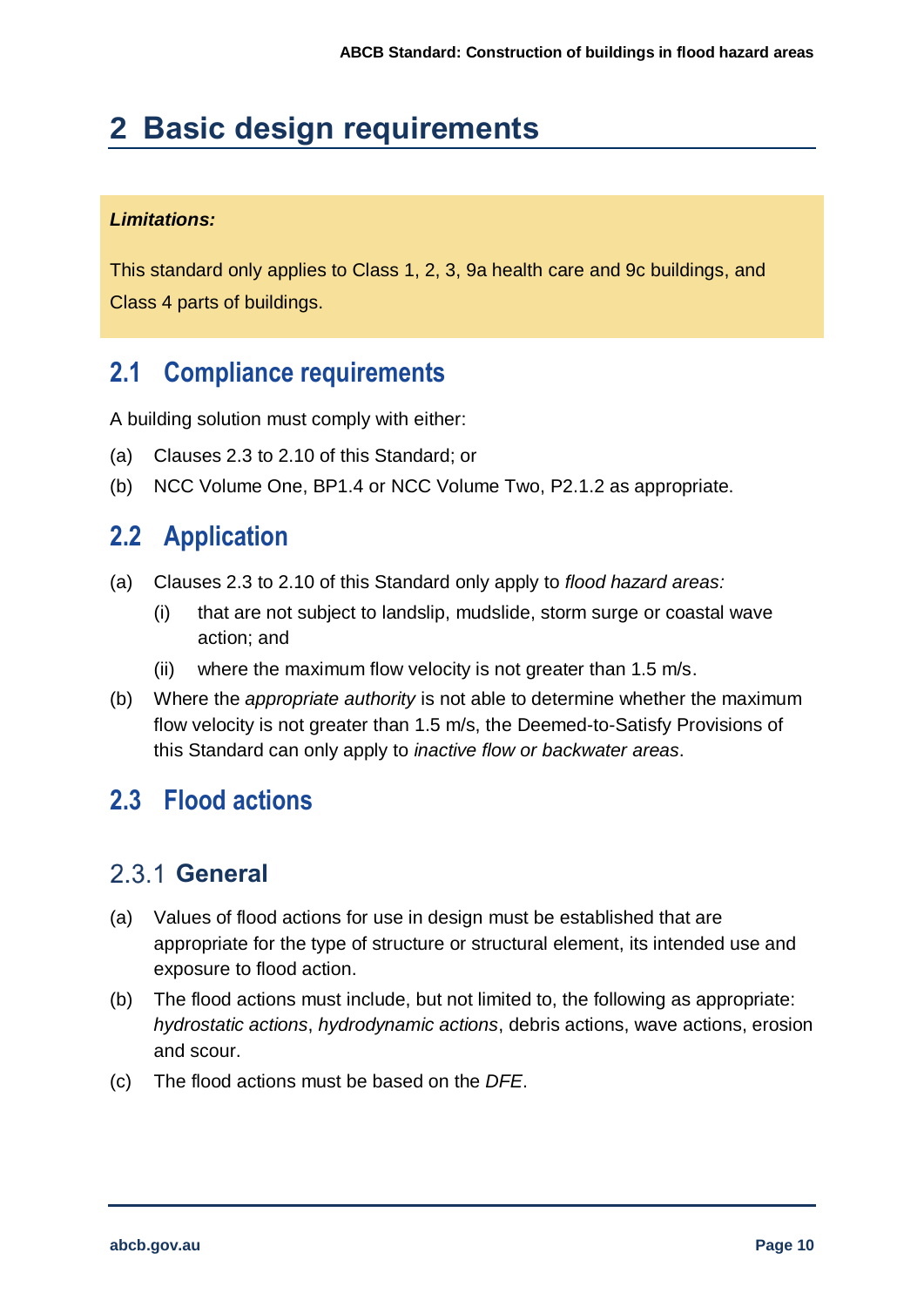#### <span id="page-17-0"></span>**Hydrostatic actions**

- (a) *Hydrostatic actions* caused by a depth of water to the level of the *DFL* must be applied to all surfaces, both above and below ground level. These actions include lateral pressures, and uplift pressures or buoyancy effects.
- (b) Reduced uplift and lateral actions on surfaces of enclosed spaces below the *DFL* must apply only if provisions are made for entry and exit of flood water.

#### <span id="page-17-1"></span>**Hydrodynamic actions**

- (a) Dynamic effects of moving water must be determined by a detailed analysis based on the principles of fluid mechanics.
- (b) Where water velocities do not exceed 1.5 m/s, the hydrodynamic actions can be approximated into equivalent hydrostatic actions by increasing the *DFL* by an equivalent surcharge depth De, equal to

 $D_e = (C V^2)/2g$ 

**Where** 

 $V =$  velocity of moving water in m/s

g = gravitational acceleration (9.8 m/s<sup>2</sup>)

 $C =$ shape factor  $(1.25)$ 

*Note: This formula is only valid for slow moving water (flow velocity less than 3 m/s) and building aspect ratio (width to height) less than 12. For situations outside these limits, a full engineering analysis should be carried out.*

(c) This surcharge depth must be added to the *DFL* and applied to the vertical projected area of the building or structure that is perpendicular and upflow to the flow. Surfaces parallel to the flow or downflow will be subjected to the *DFL* hydrostatic pressures only.

#### <span id="page-17-2"></span>2.3.4 Debris actions

Impact actions caused by objects transported by flood waters striking against buildings and structures must be determined using engineering principles as concentrated loads acting horizontally at the most critical location at or below the *DFL*.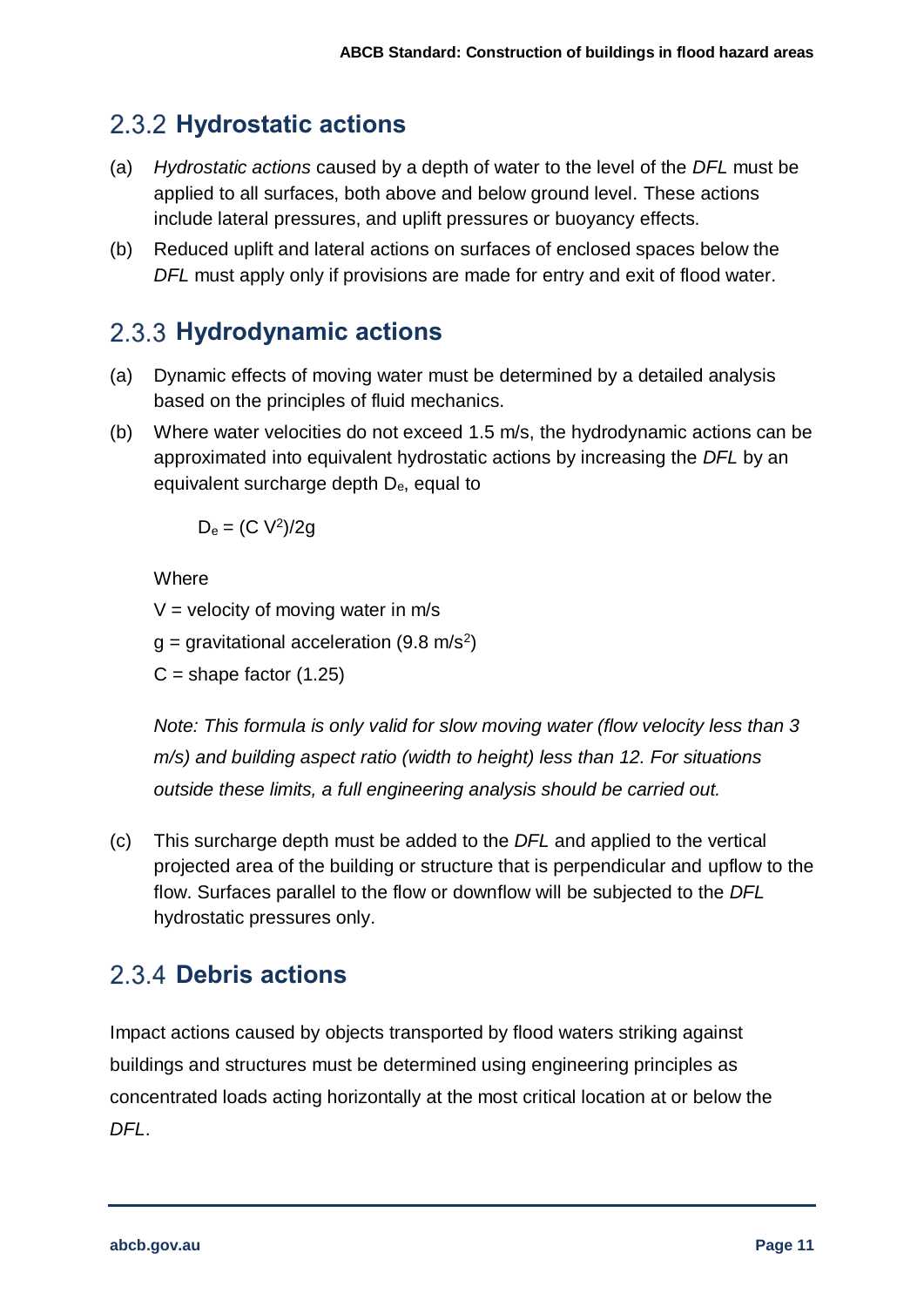### <span id="page-18-0"></span>**Wave actions**

Wave actions caused by water waves propagating over the water and striking a building or other structure must be determined using engineering principles. Wave actions include wash and wind generated waves. The Standard does not cover coastal waves.

## <span id="page-18-1"></span>**Erosion and scour**

The effects of erosion and scour must be included in the calculation of actions on building foundations and other structures *in flood hazard areas*. The Standard does not cover coastal erosion.

## <span id="page-18-2"></span>**Combinations of actions**

In addition to the combinations specified in AS/NZS 1170.0, the following combinations must be considered for structures located in a *flood hazard area*:

- (a) [1.2G,  $\psi_c Q$ ,  $Y_F F_1$ ]; and
- (b)  $[0.9G, 0.5W_u, Y_FF_l]$ .

Where F<sub>l</sub> represents the flood related actions for the *DFE*, including hydrostatic (including buoyancy), hydrodynamic, wave and debris actions as appropriate; and

 $Y_F$  is the flood load factor as given in Table 2.3.7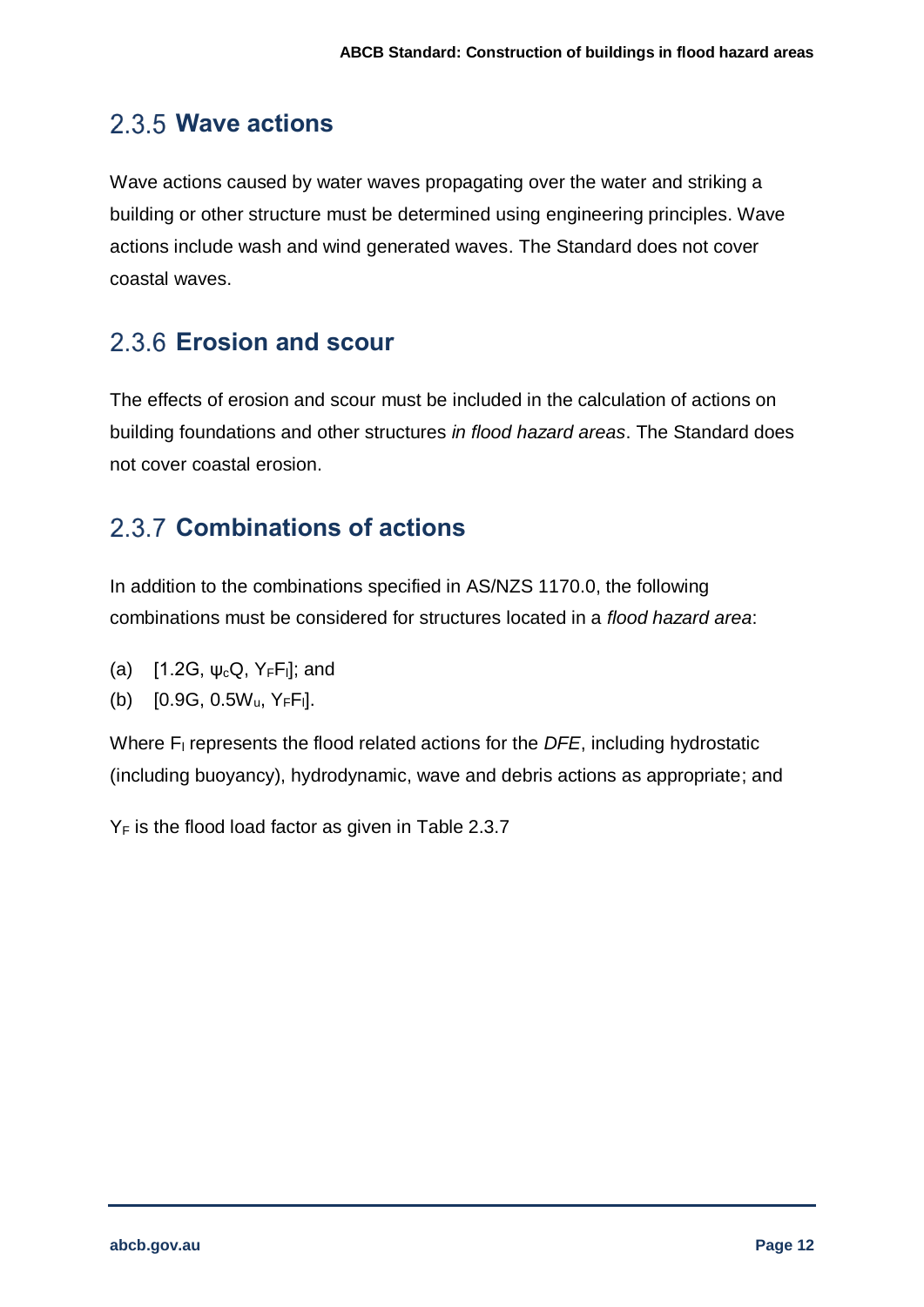#### **Table 2.3.7 Flood load factors (YF) for Defined Flood Events (DFE)**

| <b>Defined Flood Event (DFE)</b>                                            | Flood load factor $Y_F$ |  |
|-----------------------------------------------------------------------------|-------------------------|--|
| DFE based on annual probability of exceedance of not more<br>than-          |                         |  |
| 1:100                                                                       | 1.0                     |  |
| 1:50                                                                        | 1.2                     |  |
| 1:25                                                                        | 1.4                     |  |
| DFE based on maximum recorded flood with record length of<br>not less than- |                         |  |
| 100 years                                                                   | 1.1                     |  |
| 50 years                                                                    | 1.3                     |  |
| 25 years                                                                    | 1.5                     |  |

### <span id="page-19-0"></span>**2.4 Floor height requirements**

Unless otherwise specified by the *appropriate authority*-

- (a) the *finished floor level* of *habitable rooms* must be above the *FHL*; and
- (b) the *finished floor level* of enclosed non-*habitable rooms* must be no more than 1.0 m below the *DFL*.

*Note: The structural provisions of this Standard are based on the DFL being a maximum of 1.0 m above the finished floor level of enclosed rooms. Therefore, if the appropriate authority permits more than 1.0 m, additional structural analysis should be undertaken.*

## <span id="page-19-1"></span>**2.5 Footing system requirements**

#### <span id="page-19-2"></span>2.5.1 General

The footing system of a structure must provide the required support to prevent flotation, collapse or significant permanent movement resulting from the flood actions specified in [Section 2.3.](#page-16-3)

#### <span id="page-19-3"></span>**Geotechnical considerations**

The footing system design must account for instability and decrease in structural capacity associated with soil properties when wet, erosion and scour, liquefaction,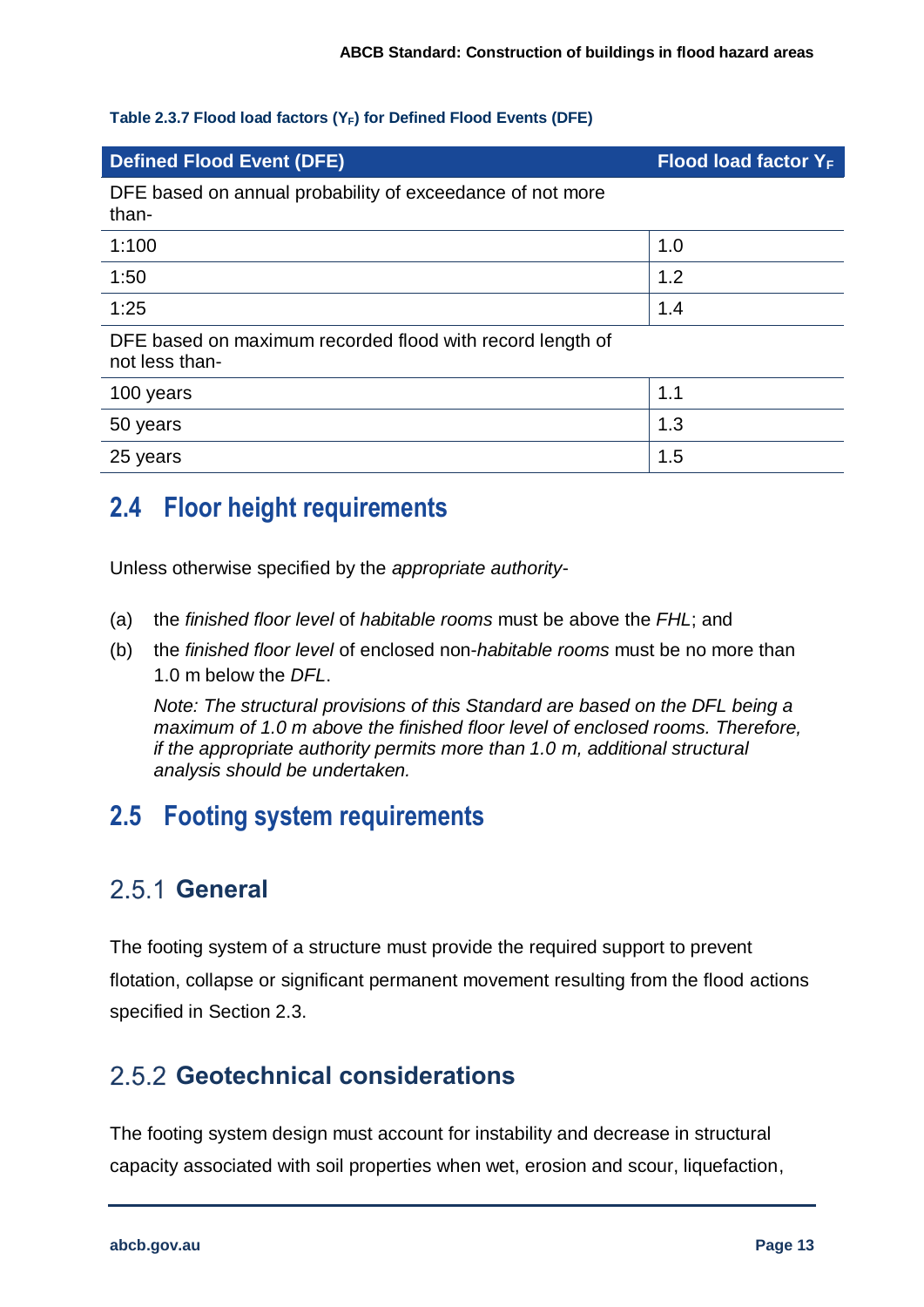and subsidence resulting from the flood actions specified in [Section 2.3,](#page-16-3) depending on the geotechnical characteristics of the site.

#### <span id="page-20-0"></span>**Footing system depth**

The footing system depth must be adequate to provide the support required in [2.5.1](#page-19-2) taking into account the geotechnical considerations of [2.5.2.](#page-19-3)

#### <span id="page-20-1"></span>**Piers, posts, columns and piles**

Piers, posts, columns and piles used to elevate buildings to the required elevation must take account of:

- (a) the potential erosion action due to flood; and
- (b) the potential debris actions.

### <span id="page-20-2"></span>**Use of fill**

Fill providing support to the footing system must be designed to maintain that support under conditions of flooding, including rapid rise and draw-down of flood waters, prolonged inundation, erosion and scour, without exceeding the maximum design differential movement of the footing system as specified in AS 2870.

#### <span id="page-20-3"></span>**Use of slabs**

- (a) Slabs must:
	- (i) be installed on fill in accordance with [2.5.5,](#page-20-2) or on undisturbed soil of adequate bearing capacity; and
	- (ii) have adequate strength to resist the design actions even if the supporting soil under the slab is undermined by erosion.
- (b) The bottom of the slab edge (usually the edge beam or edge footing) must be at or below the depth of expected scour.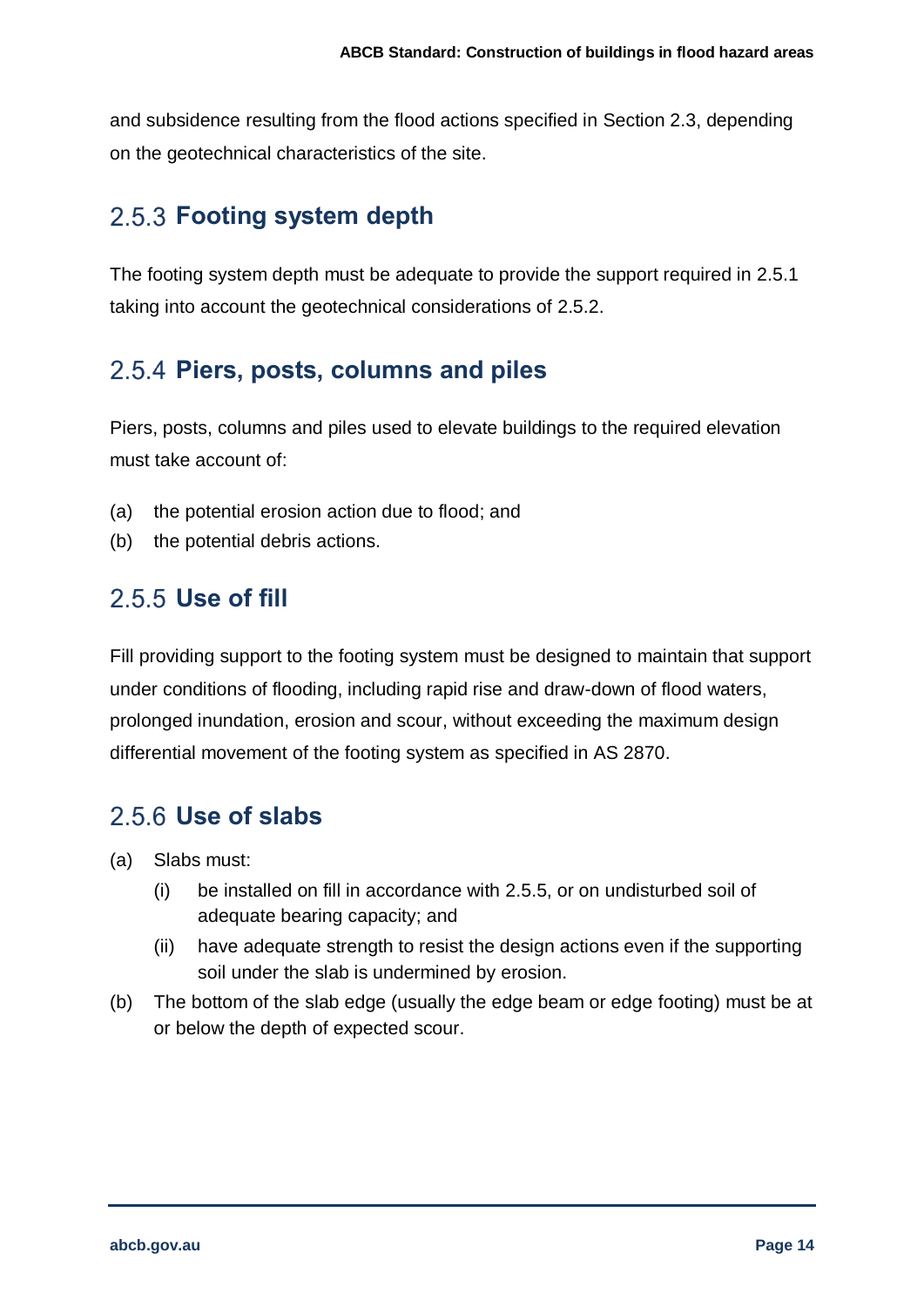# <span id="page-21-0"></span>**2.6 Requirements for enclosures below the** *flood hazard level (FHL)*

- (a) Any enclosure below the *FHL* must have openings to allow for automatic entry and exit of floodwater for all floods up to the *FHL*.
- (b) The openings must meet the following criteria-
	- (i) doors and windows must not be counted as openings but openings can be installed in doors and windows; and
	- (ii) there must be a minimum of two openings on different sides of each enclosed area; and
	- (iii) the total net area of all openings must be at least 1% of the enclosed area; and
	- (iv) openings must permit a 75 mm sphere to pass through; and
	- (v) any opening covers must not impede the flow of water.

#### <span id="page-21-1"></span>**2.7 Requirements for structural attachments**

- (a) Erosion control structures that are attached to the foundation or superstructure of the building must be structurally adequate and not reduce the structural capacity of the building during the *DFE*.
- (b) Decks, patios, stairways, ramps and the like below the *FHL* that are attached to the building must be structurally adequate and not reduce the structural capacity of the building during the *DFE*.

#### <span id="page-21-2"></span>**2.8 Material requirements**

- (a) Materials used for structural purposes and located below the *FHL* must be capable of resisting damage, deterioration, corrosion or decay taking into account the likely time the material would be in contact with flood water and the likely time it would take for the material to subsequently dry out.
- (b) For the purposes of (a), materials used for structural purposes include loadbearing columns, bracing members, structural connections, fasteners, wall framing members and the like.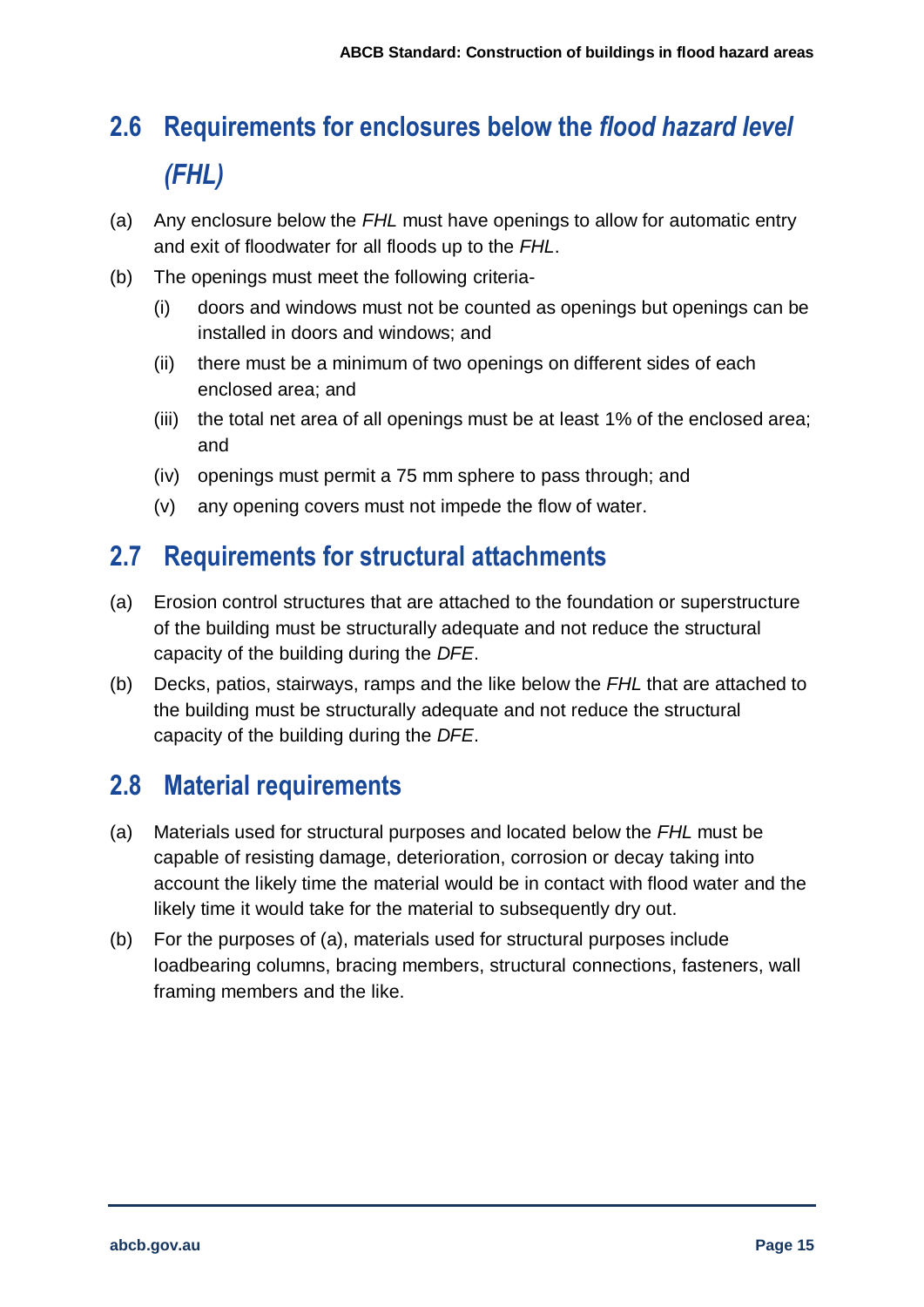### <span id="page-22-0"></span>**2.9 Requirements for utilities**

#### <span id="page-22-1"></span>**General**

(a) Utilities and related equipment, other than an electrical meter for the building, must not be placed below the *FHL* unless they have been designed specifically to cope with flood water inundation.

*Note: The location of electrical meters is regulated by the electrical authority.*

- (b) Buried systems must be placed at a depth sufficient to prevent damage due to scour and erosion during the *DFE*.
- (c) Exposed systems must be designed to withstand the flood related actions (buoyancy, flow, debris and wave).

#### <span id="page-22-2"></span>**Electrical**

Unless the electrical supply authority determines otherwise:

- (a) Electrical switches must be placed above the *FHL*.
- (b) Electrical conduits and cables installed below the *FHL* must be waterproofed or placed in waterproofed enclosures.

#### <span id="page-22-3"></span>**Mechanical and HVAC systems, tanks and the like**

Ductwork, tanks, gas storage cylinders and the like must be placed above the *FHL* or designed, constructed, installed and anchored to resist all flood-related actions and other actions during the *DFE* with appropriate load factors as given in Table 2.3.7. Potential buoyancy and other flood related actions on the empty tank during the *DFE* condition must be considered.

#### <span id="page-22-4"></span>**2.10 Requirements for egress**

Egress from a balcony, verandah, deck, door, window or the like must be available to allow a person in the building to be rescued by emergency services personnel, if rescue during a flood event up to the *DFE* is required.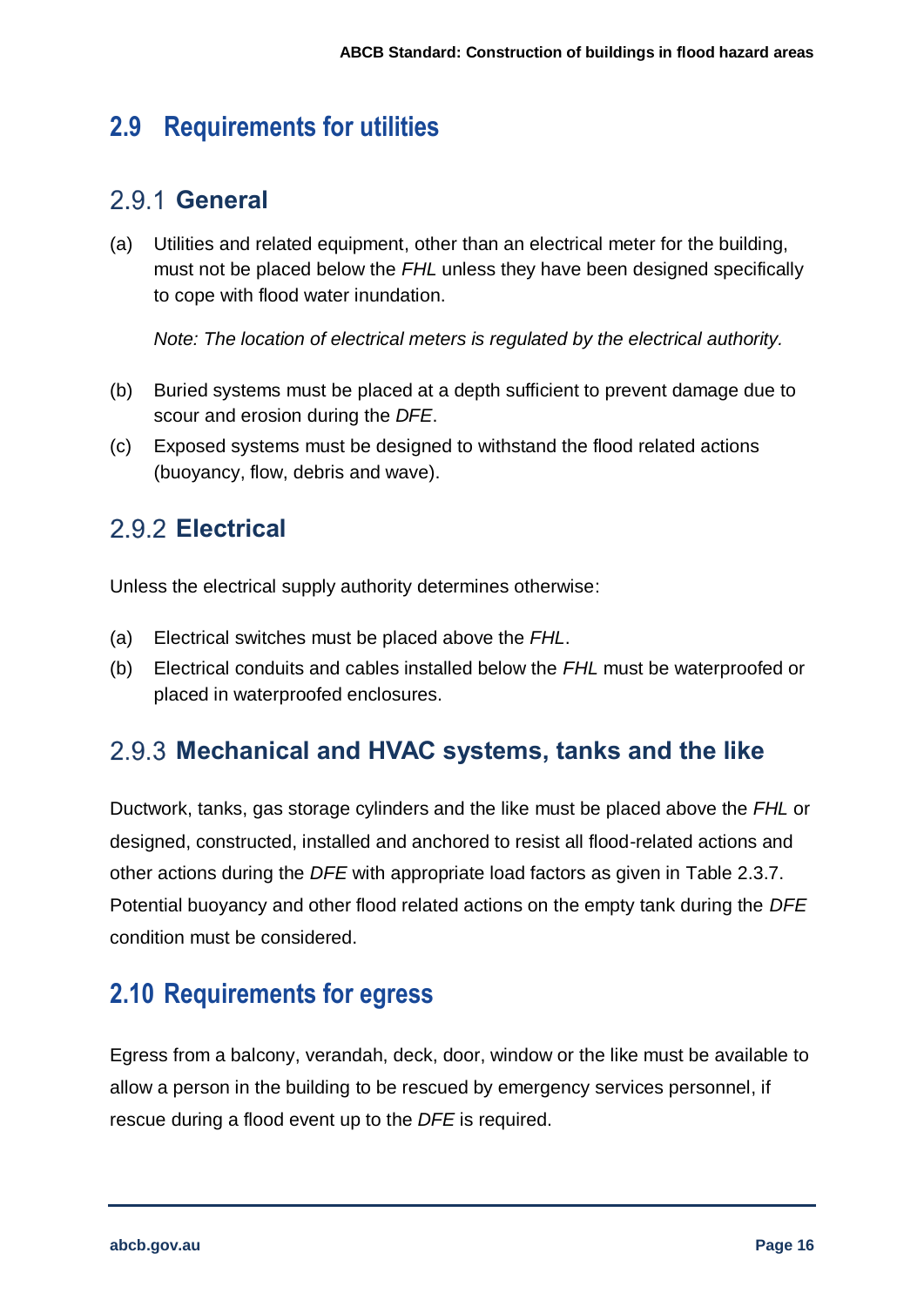## <span id="page-23-0"></span>**2.11 Additional State or Territory requirements**

State or Territory agencies may have a range of requirements for the location, construction and use of buildings to be constructed *in flood hazard areas*. It is also necessary to determine whether legislation requires –

- (a) approval for construction; or
- (b) conditions of approval: or
- (c) limitations on use.

The ABCB Handbook 'Construction of Buildings in Flood Hazard Areas' presents an outline of requirements in each State and Territory.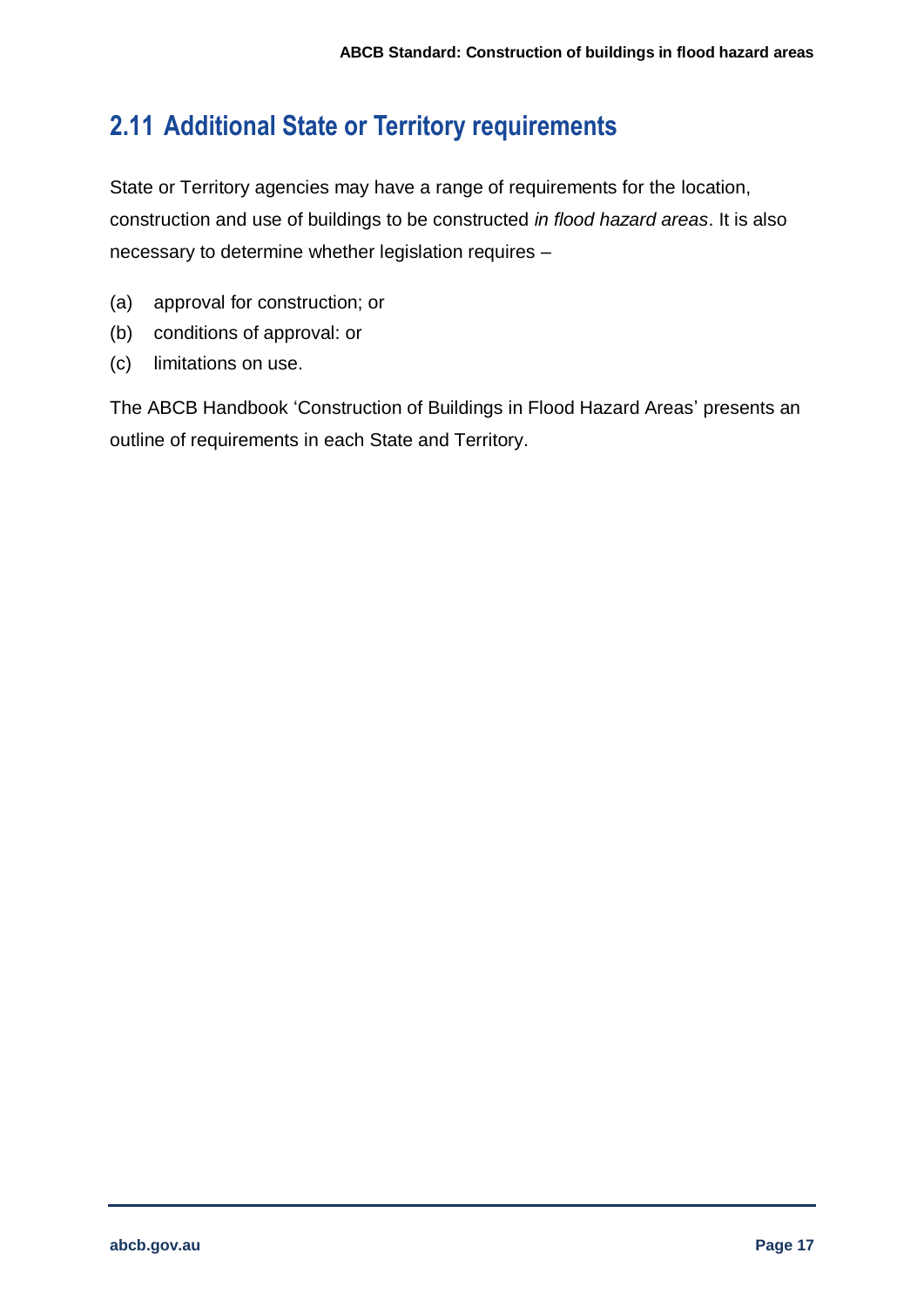# <span id="page-24-0"></span>**3 References**

Australian Building Codes Board, Handbook, *Construction of Buildings in Flood Hazard Areas*, [abcb.gov.au,](https://www.abcb.gov.au/) 2019.